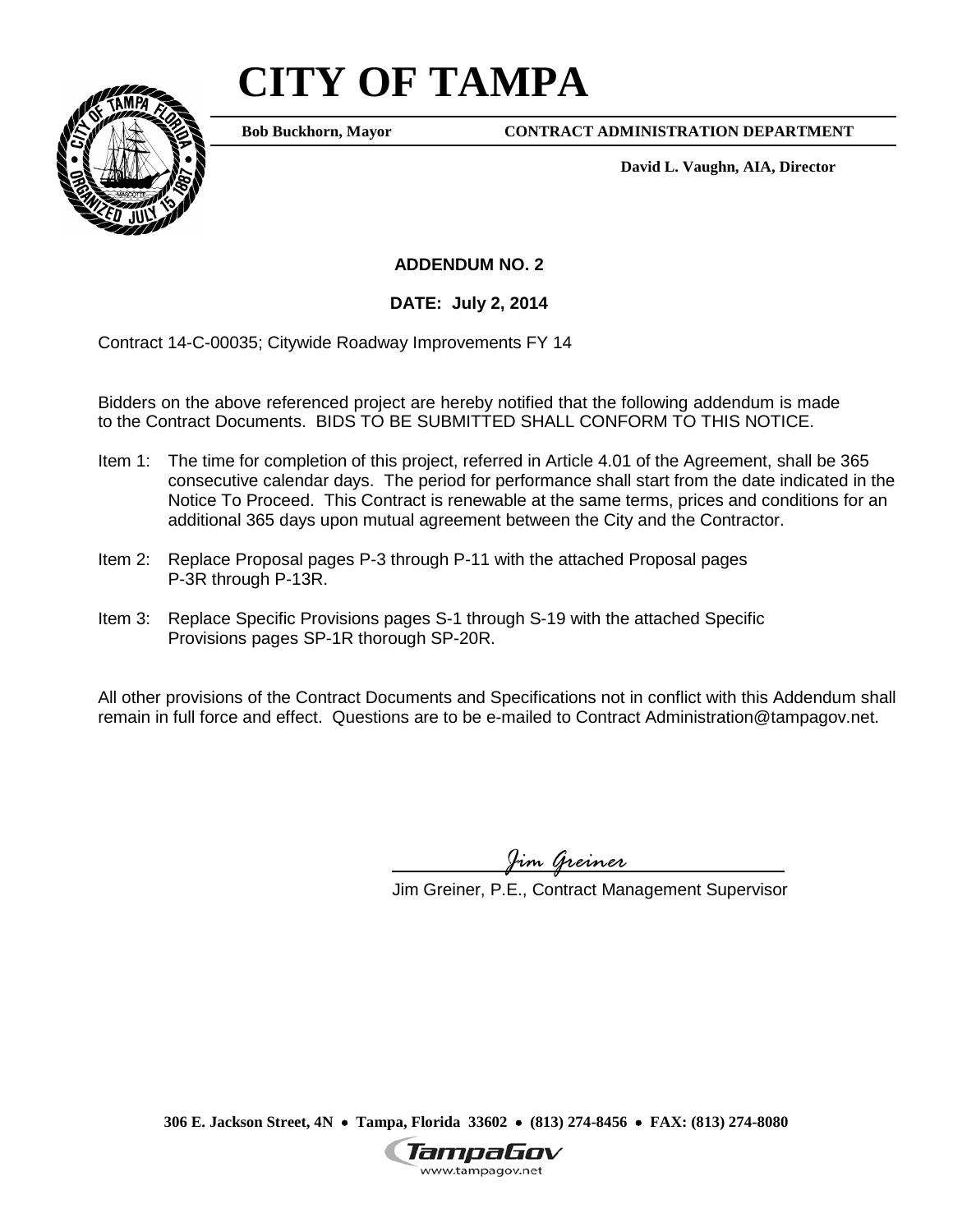|               |                                                    |               | Approx.    |                     |                   | Total                 |
|---------------|----------------------------------------------------|---------------|------------|---------------------|-------------------|-----------------------|
| Item No.      | Description                                        | Unit          | Quantity   | Unit Price in Words | <b>Unit Price</b> | <b>Computed Price</b> |
|               | <b>DPW TRANSPORTATION</b>                          |               |            |                     |                   |                       |
|               |                                                    |               |            |                     |                   |                       |
| 102-99        | Portable Chargeable Message Sign - Temporary       | ED            | 50         |                     |                   |                       |
|               | Traffic Control Officer (Off Duty Law Enforcement) | MH            | 40         | S                   |                   |                       |
| 102-14        |                                                    |               |            |                     |                   |                       |
| $104 - 4$     | Mowing                                             | $\mathsf{AC}$ | $\sqrt{5}$ | S                   |                   |                       |
|               |                                                    |               |            |                     |                   |                       |
| 104-10-3      | Sediment Barrier                                   | L.F.          | 250        |                     | \$                |                       |
| $104 - 11$    | <b>Floating Turbidity Barrier</b>                  | L.F.          | 1,000      | \$                  |                   |                       |
|               |                                                    |               |            |                     |                   |                       |
| 104-12        | <b>Staked Turbidity Barrier</b>                    | L.F.          | 1,000      |                     |                   |                       |
| 104-13        | Staked Slit Fence (Type III)                       | L.F.          | 3,000      |                     | \$                |                       |
|               |                                                    |               |            |                     |                   |                       |
| 104-15        | Soil Tracking Device                               | EA.           | 20         |                     |                   |                       |
| 104-18        | Inlet Protection System                            | EA.           | $10$       | S                   |                   |                       |
|               |                                                    |               |            |                     |                   |                       |
| $110 - 4$     | Removal of Existing Pavement                       | S.Y.          | 2,000      |                     | \$                |                       |
|               | Cleaning and Grubbing                              | $\mathsf{AC}$ | 5          |                     |                   |                       |
| $110 - 1 - 1$ |                                                    |               |            |                     | \$                |                       |
| $120 - 1$     | Regular Excavation                                 | C.Y.          | 3,000      | ۱\$                 |                   |                       |
|               |                                                    |               |            |                     |                   |                       |
| 120-2         | <b>Barrow Excavating Truck Measure</b>             | C.Y.          | 200        |                     |                   |                       |
| 120-3         | Commercial Material for D/W                        | L.F.          | 100        | \$                  |                   |                       |
|               |                                                    |               |            |                     |                   |                       |
| 120-4         | Subsoil Excavation                                 | C.Y.          | 300        | S                   |                   |                       |
| 120-6         | Embankment                                         | C.Y.          | 1,000      | S                   |                   |                       |
|               |                                                    |               |            |                     |                   |                       |
| 121-70        | <b>Flowable Fill</b>                               | C.Y.          | 3.0        | S                   |                   |                       |
| 160-4-1       | 12" Thick Type B Stabilization (LBR-40)            | S.Y.          | 5,000      |                     | \$                |                       |
|               |                                                    |               |            |                     |                   |                       |
| 160-5-2       | Subbase, 12" Type "C" Stabilization                | S.Y.          | 5,000      | l\$                 |                   |                       |
| $161 - 1 - 0$ | 12" thick Type b Stabilization for non trafic Base | S.Y.          | 5,000      | \$                  |                   |                       |
|               |                                                    |               |            |                     |                   |                       |
| 162-1-11      | Finish Soil Layer 6" Thick (Landscaping)           | S.Y.          | 1,000      | \$                  |                   |                       |
|               |                                                    |               |            |                     |                   |                       |
| 173-77-1      | <b>Subsurface Pressure Grouting</b>                | C.Y.          | 10         |                     |                   |                       |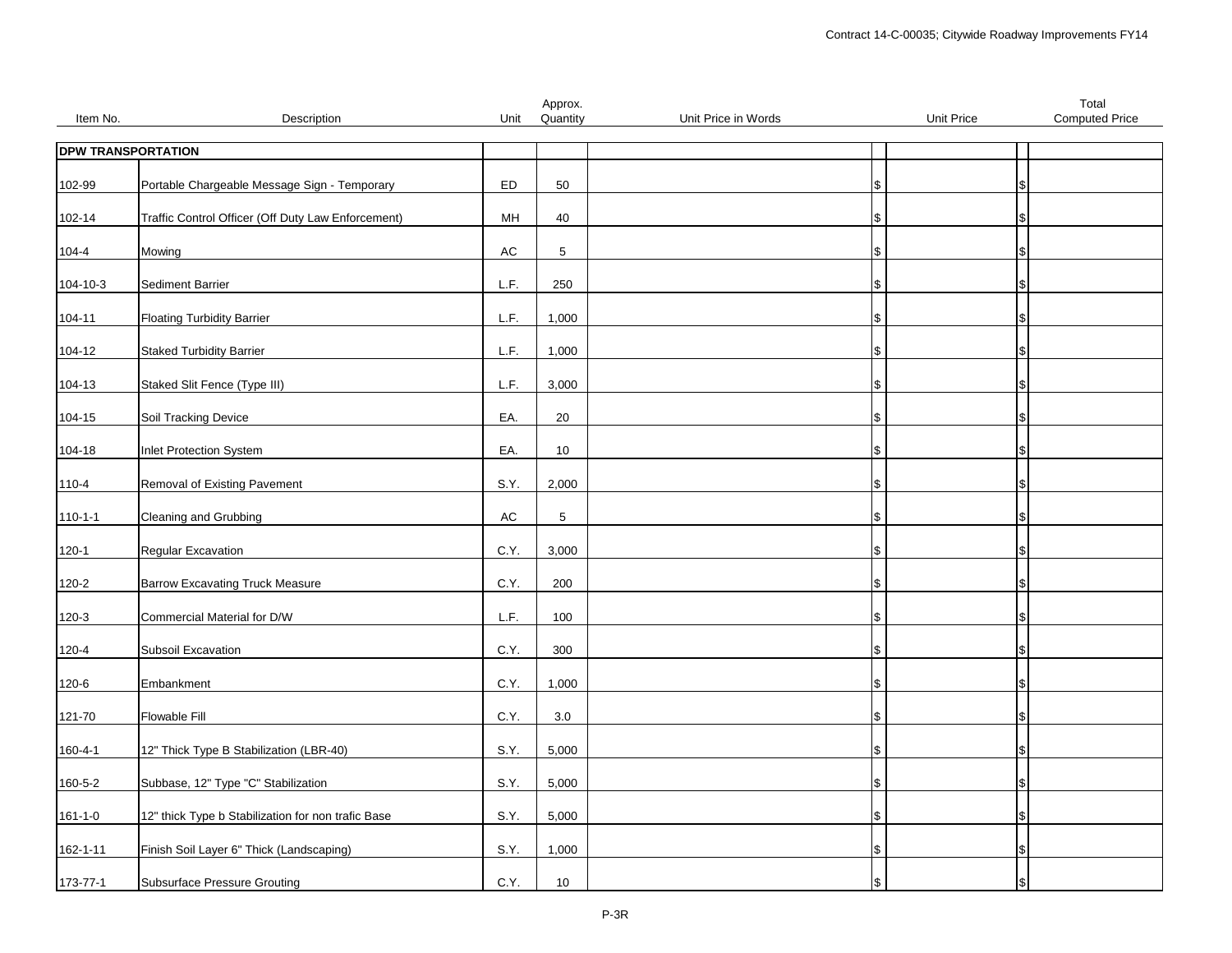|            |                                                                |           | Approx.  |                     |                   | Total                 |
|------------|----------------------------------------------------------------|-----------|----------|---------------------|-------------------|-----------------------|
| Item No.   | Description                                                    | Unit      | Quantity | Unit Price in Words | <b>Unit Price</b> | <b>Computed Price</b> |
|            |                                                                |           |          |                     |                   |                       |
|            |                                                                |           |          |                     |                   |                       |
| 285-701    | Base Group 1                                                   | S.Y.      | 5,000    |                     | Ι\$               |                       |
|            |                                                                |           |          |                     |                   |                       |
| 285-703    | ABC-3 10" Thick                                                | <b>TN</b> | 25       |                     |                   |                       |
|            |                                                                |           |          |                     |                   |                       |
| 285-704    | Optional Base (Base Group 04)                                  | S.Y.      | 500      |                     |                   |                       |
|            |                                                                |           |          |                     |                   |                       |
| 285-705    | Base Optional (Base Group 05)                                  | S.Y.      | 3,000    |                     |                   |                       |
|            |                                                                |           |          |                     |                   |                       |
| 285-706    | Asph. Base Concrete 5" Thick Type III (incl. Bituminous Layer) | S.Y.      | 3,000    |                     |                   |                       |
|            |                                                                |           |          |                     |                   |                       |
| 285-707    | Base Optional Base (Base Group 07)                             | S.Y.      | 3,000    |                     | \$                |                       |
|            |                                                                |           |          |                     |                   |                       |
|            | Base Optional (Base Group 09)                                  | S.Y.      | 5,000    |                     |                   |                       |
| 285-709    |                                                                |           |          |                     |                   |                       |
|            |                                                                |           |          |                     |                   |                       |
| 285-711    | Base Optional (Base Group 11)                                  | S.Y.      | 1,500    |                     |                   |                       |
|            |                                                                |           |          |                     |                   |                       |
| 285-717    | 6" (Crushed Concrete Base)                                     | S.Y.      | 1,000    |                     |                   |                       |
|            |                                                                |           |          |                     |                   |                       |
| 327-70-1   | Milling Existing Pavement 1" Th. Ave                           | S.Y.      | 5,000    |                     |                   |                       |
|            |                                                                |           |          |                     |                   |                       |
| 327-70-2   | Milling Existing Pavement 3-1/2" Th. Ave.                      | S.Y.      | 3,000    |                     | \$                |                       |
|            |                                                                |           |          |                     |                   |                       |
| 327-70 -10 | Milling Existing Pavement 5" Ave Th.                           | S.Y.      | 5,000    |                     |                   |                       |
|            |                                                                |           |          |                     |                   |                       |
| $331 - 2$  | <b>Asphalt Concrete S-1</b>                                    | S.Y.      | 3,000    |                     |                   |                       |
|            |                                                                |           |          |                     |                   |                       |
| 334-1-11   | Superpave Asphaltic Concrete Traffic A                         | <b>TN</b> | 100      |                     |                   |                       |
|            |                                                                |           |          |                     |                   |                       |
| 334-1-12   | Superpave Asphaltic Concrete Traffic B                         | <b>TN</b> | 50       |                     |                   |                       |
|            |                                                                |           |          |                     |                   |                       |
| 334-1-13   | Superpave Asphaltic Concrete Traffic C                         | <b>TN</b> | 50       |                     |                   |                       |
|            |                                                                |           |          |                     |                   |                       |
| 334-1-14   | Superpave Asphaltic Concrete Traffic D                         | <b>TN</b> | 50       |                     |                   |                       |
|            |                                                                |           |          |                     |                   |                       |
| 334-1-15   | Superpave Asphaltic Concrete Traffic E                         | <b>TN</b> | 100      |                     |                   |                       |
|            | Asphaltic Concrete Friction Course including Bituminous/Rubber |           |          |                     |                   |                       |
| 337-7-22   | FC 9.5 Rubber 1" Thick                                         | TN        | 100      |                     |                   |                       |
|            |                                                                |           |          |                     |                   |                       |
| 337-7-23   | Asphaltic Concrete Friction FC - 12.5 - 1-1/2" Thick           | <b>TN</b> | 100      |                     |                   |                       |
|            |                                                                |           |          |                     |                   |                       |
| 337-7-40   | Asphalt Concrete FC-9.5 Type B                                 | <b>TN</b> | 100      |                     |                   |                       |
|            |                                                                |           |          |                     |                   |                       |
| 337-7-41   | Asphalt Concrete FC-12.5 Type B                                | <b>TN</b> | 100      |                     |                   |                       |
|            |                                                                |           |          |                     |                   |                       |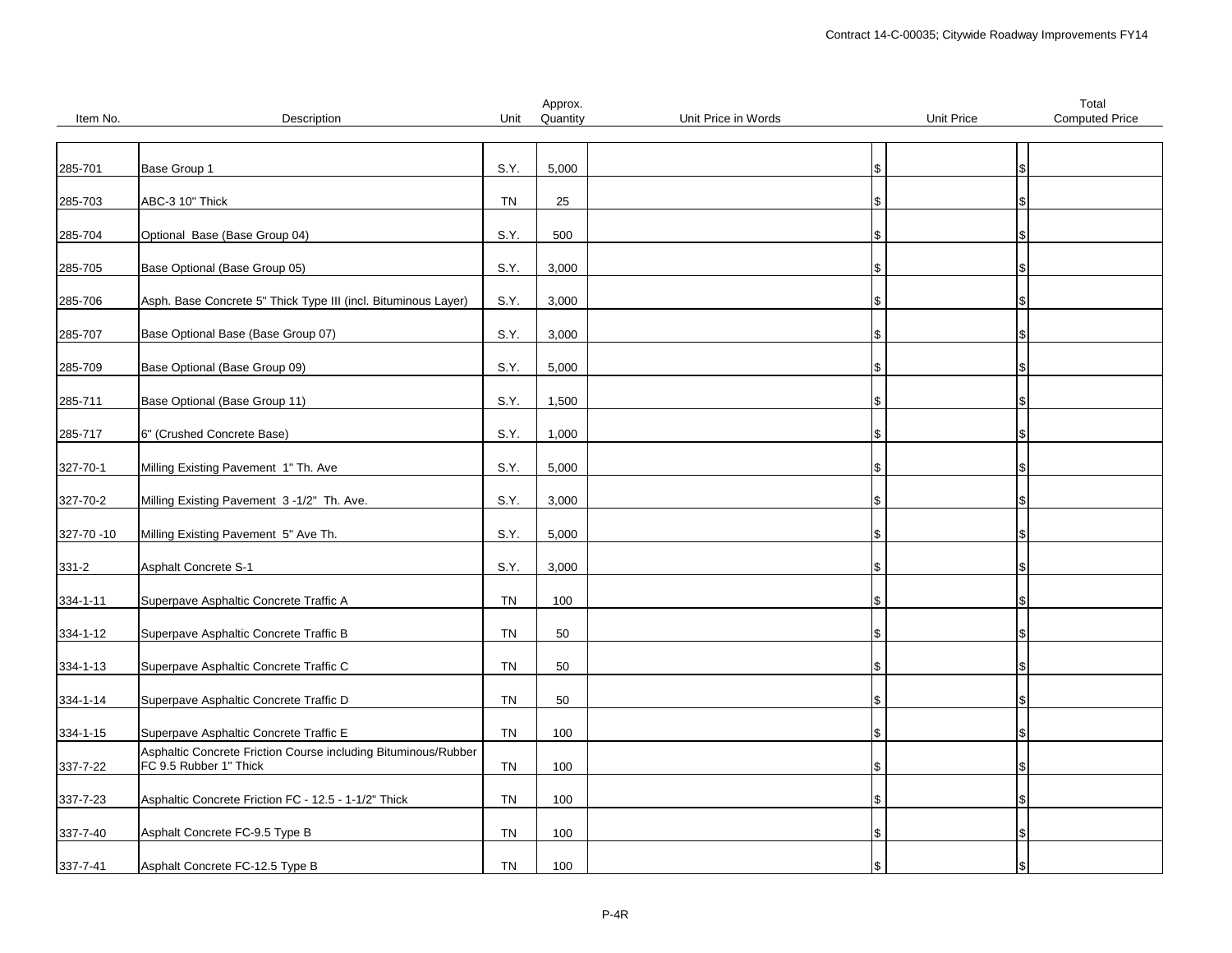|               |                                         |            | Approx.        |                     |                   | Total                 |
|---------------|-----------------------------------------|------------|----------------|---------------------|-------------------|-----------------------|
| Item No.      | Description                             | Unit       | Quantity       | Unit Price in Words | <b>Unit Price</b> | <b>Computed Price</b> |
|               |                                         |            |                |                     |                   |                       |
|               |                                         |            |                |                     |                   |                       |
| 337-7-54      | Asphalt Concrete FC-9.5 Type C          | TN         | 100            |                     | ۱\$               |                       |
|               |                                         |            |                |                     |                   |                       |
| 337-7-55      | Asphalt Concrete FC-12.5 Type C         | TN         | 100            |                     |                   |                       |
|               |                                         |            |                |                     |                   |                       |
| $350 - 1 - 3$ | Plain Cement Concrete Pavement 8" Thick | S.Y.       | 1,000          |                     | S                 |                       |
|               |                                         |            |                |                     |                   |                       |
| 339-1         | Miceallaneous Asphalt Pavement          | TN         | 10             |                     |                   |                       |
|               |                                         |            |                |                     |                   |                       |
| 400-0         | Concrete Class NS                       | C.Y.       | 10             |                     |                   |                       |
|               |                                         |            |                |                     |                   |                       |
| $400 - 1$     | Concrete Class 1                        | C.Y.       | 80             |                     | IS.               |                       |
|               |                                         |            |                |                     |                   |                       |
| 400-2         | Concrete Class II                       | C.Y.       | $20\,$         |                     |                   |                       |
|               | Concrete Class III                      | CY         | 20             |                     |                   |                       |
| $400 - 3$     |                                         |            |                |                     | S                 |                       |
| 400-4         | Concrete Class IV                       | CY         | 50             |                     |                   |                       |
|               |                                         |            |                |                     |                   |                       |
| 415-1         | Reinforcing Steel Misc.                 | ${\sf LB}$ | 20,000         |                     |                   |                       |
|               |                                         |            |                |                     |                   |                       |
| 425-1-203     | FDOT Curb Inlet Type P-9 <10'           | EA.        | $\bf 8$        |                     | IS.               |                       |
|               |                                         |            |                |                     |                   |                       |
| 425-1-711     | FDOT Curb Inlet Type V <10'             | EA.        | $\overline{4}$ |                     | Ъ                 |                       |
|               |                                         |            |                |                     |                   |                       |
| 425-1-461     | FDOT Curb Inlet Type J-6 <10'           | EA.        | $\,$ 5 $\,$    |                     | \$                |                       |
|               |                                         |            |                |                     |                   |                       |
| 425-1-910     | City Std. Curb Inlet Type '1'           | EA.        | 20             |                     |                   |                       |
|               |                                         |            |                |                     |                   |                       |
| 425-1-917     | City Std. Concrete Inlet Type 'T'       | EA.        | $\,$ 5 $\,$    |                     |                   |                       |
|               |                                         |            |                |                     |                   |                       |
| 425-1-918     | City Std. Grate Inlet Type 'E'          | EA.        | 10             |                     |                   |                       |
|               |                                         |            |                |                     |                   |                       |
| 425-1-1351    | FDOT Curb Inlet Type P-5 <10'           | EA.        | $\overline{4}$ |                     |                   |                       |
|               |                                         |            |                |                     |                   |                       |
| 425-1-1-1361  | FDOT Manhole Type P-6 <10'              | EA.        | 3              |                     | S                 |                       |
|               |                                         |            |                |                     |                   |                       |
| 425-2-41      | Standard Manhole (P-7T, <10')           | EA.        | $\,$ 5 $\,$    |                     |                   |                       |
|               |                                         |            |                |                     |                   |                       |
| 425-2-42      | Std. M.H. (P-7 > 10' Ht.)               | EA.        | $\mathbf 2$    |                     |                   |                       |
|               |                                         |            |                |                     |                   |                       |
| 425-2-61      | Manhole (P-8)                           | EA.        | 6              |                     |                   |                       |
|               |                                         |            |                |                     |                   |                       |
| 425-2-71      | Manhole (J-7T, <10')                    | EA.        | $10$           |                     | ۱\$               |                       |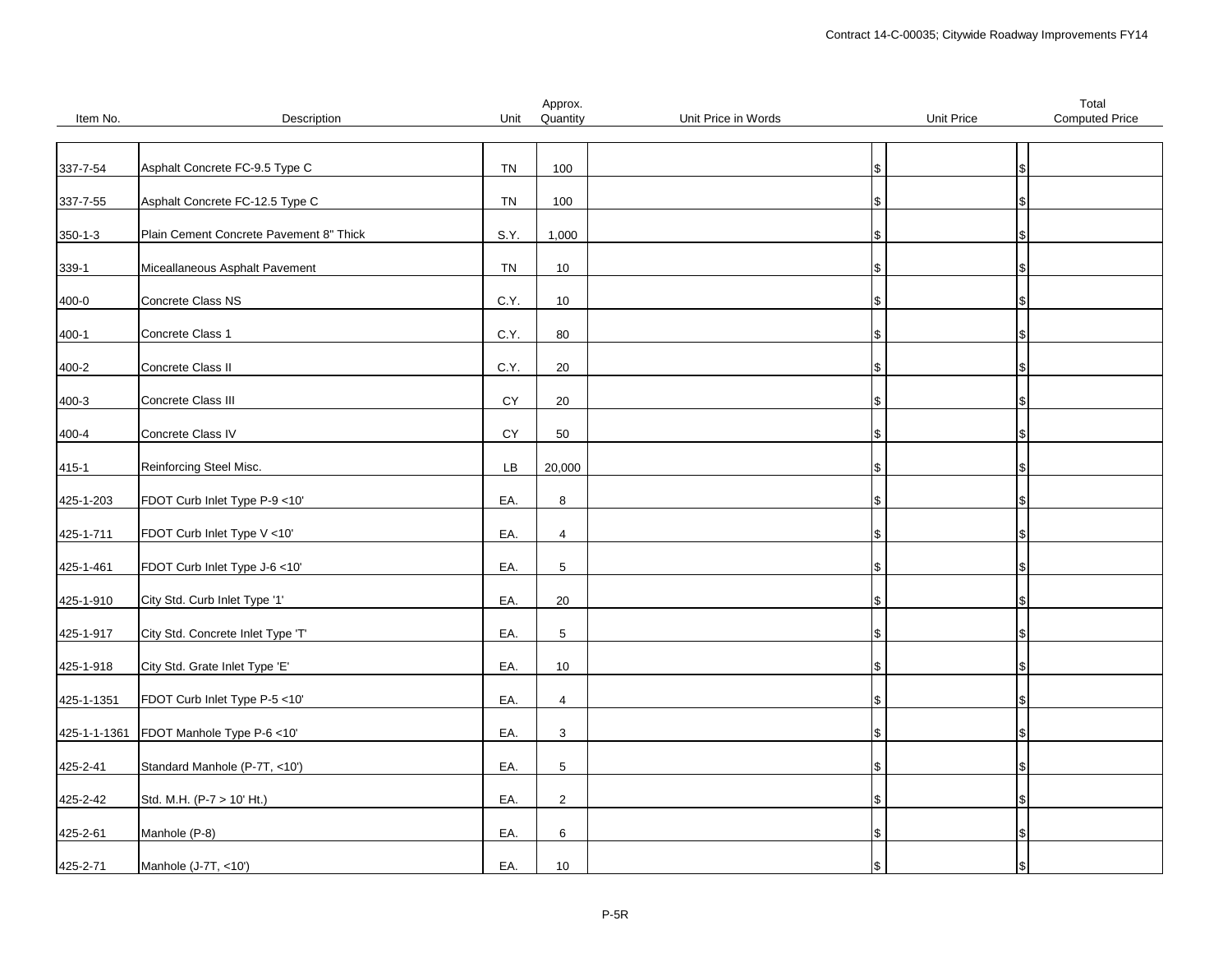|             |                                         |      | Approx.        |                     |                   | Total                 |
|-------------|-----------------------------------------|------|----------------|---------------------|-------------------|-----------------------|
| Item No.    | Description                             | Unit | Quantity       | Unit Price in Words | <b>Unit Price</b> | <b>Computed Price</b> |
|             |                                         |      |                |                     |                   |                       |
|             |                                         |      |                |                     |                   |                       |
| 425-2-72    | FDOT Manhole (J-7 >10')                 | EA.  | 3              |                     |                   |                       |
|             |                                         |      |                |                     |                   |                       |
| 425-2-73    | Manhole (J-7 Partial)                   | EA.  | $\sqrt{5}$     |                     |                   |                       |
|             |                                         |      |                |                     |                   |                       |
| 425-2-101   | City Std. Manhole (Conflict) < 10' Ht.  | EA.  | $\overline{4}$ |                     | \$.               |                       |
|             |                                         |      |                |                     |                   |                       |
| 425-3-43    | Modify Existing Inlet to Type P Manhole | EA.  | $\sqrt{5}$     |                     |                   |                       |
|             |                                         |      |                |                     |                   |                       |
| 425-5       | Manhole Adjust                          | EA.  | 10             |                     |                   |                       |
|             |                                         |      |                |                     |                   |                       |
| 425-6       | Adjust Water valve                      | EA.  | 10             |                     |                   |                       |
|             |                                         |      |                |                     |                   |                       |
| 425-72-1    | Conversion of Inlet to Manhole          | EA.  | $\overline{4}$ |                     |                   |                       |
|             |                                         |      |                |                     |                   |                       |
| 430-174-224 | Pipe Culvert Elliptical/Arch. 24"       | L.F. | 50             |                     | \$                |                       |
|             |                                         |      |                |                     |                   |                       |
| 430-175-115 | RCP Culvert (15" Dia.)                  | L.F. | 50             |                     |                   |                       |
|             |                                         |      |                |                     |                   |                       |
| 430-175-118 | RCP Culvert (18" Dia.)                  | L.F. | 200            |                     |                   |                       |
|             |                                         |      |                |                     |                   |                       |
| 430-175-124 | RCP Culvert (24" Dia.)                  | L.F. | 300            |                     |                   |                       |
|             |                                         |      |                |                     | \$                |                       |
|             |                                         |      |                |                     |                   |                       |
| 430-175-130 | RCP Culvert (30" Dia.)                  | L.F. | 100            |                     |                   |                       |
|             |                                         |      |                |                     |                   |                       |
| 430-175-136 | RCP Culvert (36" Dia.)                  | L.F. | 100            |                     | \$                |                       |
|             |                                         |      |                |                     |                   |                       |
| 430-175-215 | Elliptical RCP (12"x18")                | L.F. | 400            |                     |                   |                       |
|             |                                         |      |                |                     |                   |                       |
| 430-175-224 | Elliptical RCP (19"x30")                | L.F. | 200            |                     |                   |                       |
|             |                                         |      |                |                     |                   |                       |
| 430-175-230 | Elliptical RCP (24"x38")                | L.F. | 80             |                     | \$                |                       |
|             |                                         |      |                |                     |                   |                       |
| 430-175-236 | Elliptical RCP (29"x45")                | L.F. | 80             |                     |                   |                       |
|             |                                         |      |                |                     |                   |                       |
| 430-175-260 | Elliptical RCP(48"X76")                 | L.F. | 60             |                     | \$                |                       |
|             |                                         |      |                |                     |                   |                       |
| 430-1-152   | RCP Culvert (15") (CLIV)                | L.F. | 150            |                     |                   |                       |
|             |                                         |      |                |                     |                   |                       |
| 430-1-154   | RCP Culvert (24") (CL IV)               | L.F. | 160            |                     |                   |                       |
|             |                                         |      |                |                     |                   |                       |
| 430-1-155   | RCP Culvert (36") (CL IV)               | L.F. | 100            |                     |                   |                       |
|             |                                         |      |                |                     |                   |                       |
| 430-141-101 | Elliptical RCP (12"x18") (CL IV)        | L.F. | 300            |                     | S                 |                       |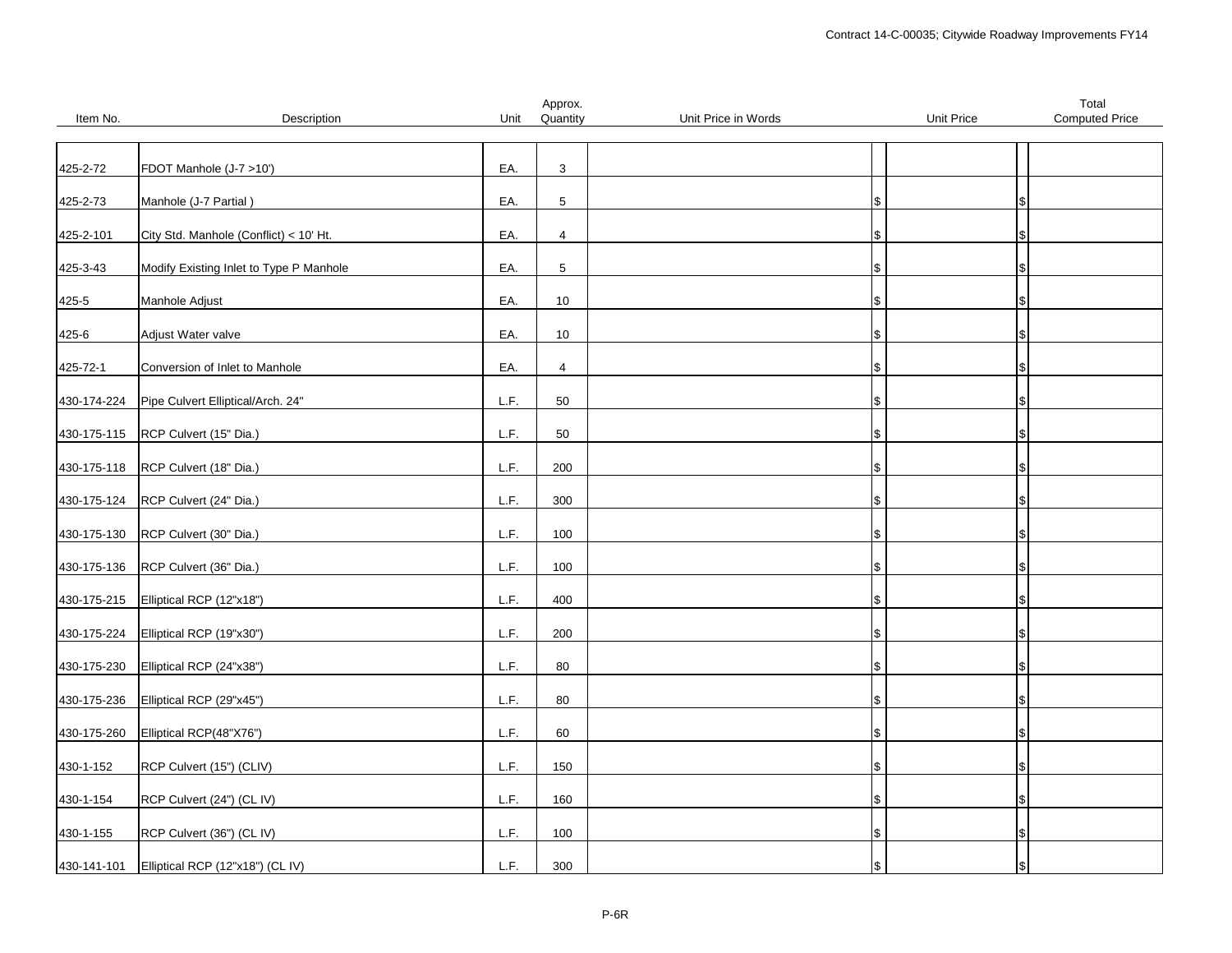|                |                                                   |      | Approx.  |                     |                   | Total                 |
|----------------|---------------------------------------------------|------|----------|---------------------|-------------------|-----------------------|
| Item No.       | Description                                       | Unit | Quantity | Unit Price in Words | <b>Unit Price</b> | <b>Computed Price</b> |
|                |                                                   |      |          |                     |                   |                       |
| 430-984-123    | Mitered End Section (SD) (15")                    | EA.  | 6        |                     | \$                |                       |
|                |                                                   |      |          |                     |                   |                       |
| 430-984-125    | Mitered End Section (SD) (18")                    | EA.  | 8        |                     |                   |                       |
|                |                                                   |      |          |                     |                   |                       |
| 430-984-623    | Mitered End Section (SD) (12"x18")                | EA.  | 10       |                     | \$                |                       |
|                |                                                   | S.Y. |          |                     |                   |                       |
| $514 - 71 - 1$ | Plastic Filer Fabric (Subsurface Drainage)        |      | 2,000    |                     |                   |                       |
| $515 - 1 - 1$  | Pipe Handrail (Steel)                             | L.F. | 150      |                     |                   |                       |
|                |                                                   |      |          |                     |                   |                       |
| $515 - 1 - 2$  | Pipe Handrail (Aluminium)                         | L.F. | 100      |                     | ۱\$               |                       |
|                |                                                   |      |          |                     |                   |                       |
| 515-2-211      | Pedestrian/Bicycle Railing Steel 42" Ht.          | L.F. | 50       |                     |                   |                       |
| 515-2-311      | Pedestrian/Bicycle Aluminum 42" Ht.               | L.F. | 50       |                     | \$                |                       |
|                |                                                   |      |          |                     |                   |                       |
| $520 - 1 - 7$  | Standard Concrete Curb Type 'E'                   | L.F. | 100      |                     |                   |                       |
|                |                                                   |      |          |                     |                   |                       |
| 520-1-10       | Standard Concrete Curb and Gutter Type 'F'        | L.F. | 1,000    |                     | \$                |                       |
| 520-2          | Concrete Curb Ribbon Curb Flush 1' wide           | L.F. | 200      |                     | l\$               |                       |
|                |                                                   |      |          |                     |                   |                       |
| 520-2-4        | Standard Concrete Curb Type 'D'                   | L.F. | 300      |                     |                   |                       |
|                |                                                   |      |          |                     |                   |                       |
| 520-2-5        | Standard Concrete Curb Type 'RA'                  | L.F. | 50       |                     | \$                |                       |
|                |                                                   |      |          |                     |                   |                       |
| 520-3          | Vally Gutter Concrete                             | L.F. | 100      |                     |                   |                       |
| 520-5-11       | Concrete Traffic Separator Type 1, (4' Wide)      | L.F. | 100      |                     |                   |                       |
|                |                                                   |      |          |                     |                   |                       |
| 520-5-41       | Concrete Traffic Separator (Type IV)(4'Wide)      | L.F. | 500      |                     | S.                |                       |
|                |                                                   |      |          |                     |                   |                       |
| $520 - 7 -$    | Concrete Traffic Separator special Variable Width | SY   | 200      |                     | \$                |                       |
|                |                                                   |      | 2,000    |                     |                   |                       |
| $522 - 1$      | Concrete Sidewalk (4" Thick)                      | S.Y. |          |                     | \$                |                       |
| $522 - 1 - 1$  | Reinforced Concrete Pad 4" Thick                  | S.Y. | 1,000    |                     |                   |                       |
|                |                                                   |      |          |                     |                   |                       |
| 522-2          | Concrete Sidewalk (6")                            | S.Y. | 500      |                     |                   |                       |
|                |                                                   |      |          |                     |                   |                       |
| $523-1$        | Patterned Pavement Vehiclar Areas                 | S.Y. | 50       |                     | \$                |                       |
| $524 - 1 - 2$  | Conrete Ditch Pavement 4" Thick                   | S.Y. | 100      |                     | \$                |                       |
|                |                                                   |      |          |                     |                   |                       |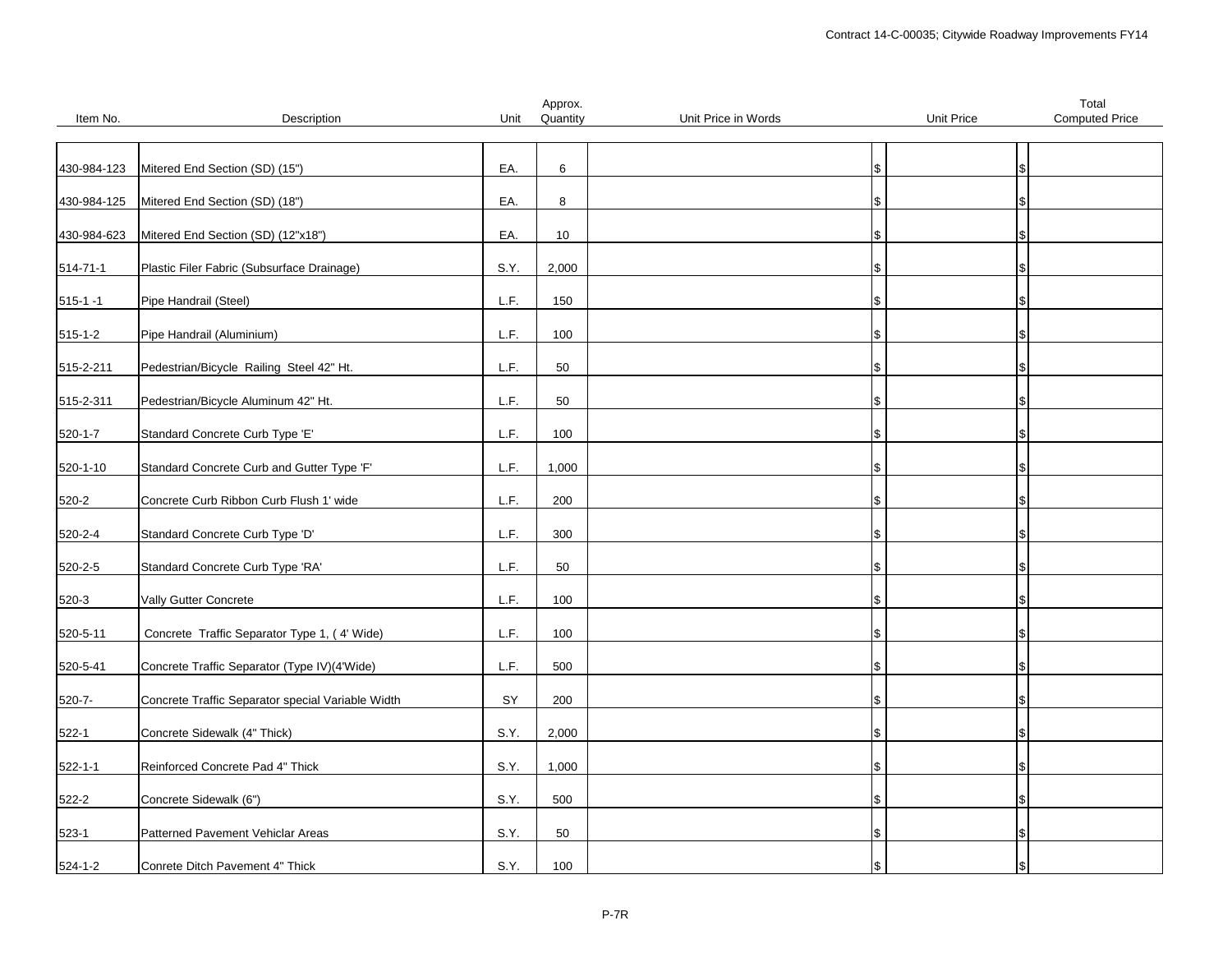|                             |                                                   |      | Approx.        |                     |            | Total                 |
|-----------------------------|---------------------------------------------------|------|----------------|---------------------|------------|-----------------------|
| Item No.                    | Description                                       | Unit | Quantity       | Unit Price in Words | Unit Price | <b>Computed Price</b> |
|                             |                                                   |      |                |                     |            |                       |
|                             |                                                   |      |                |                     |            |                       |
| 524-1-29                    | Concrete Ditch Pavement 4" with reinforcement     | S.Y. | 100            |                     | \$         |                       |
|                             |                                                   |      |                |                     |            |                       |
|                             |                                                   |      |                |                     |            |                       |
| $530-1$                     | Rip Rap Sand-Cement)                              | C.Y. | 40             |                     |            |                       |
|                             |                                                   |      |                |                     |            |                       |
| 530-74                      | <b>Bedding Stone</b>                              | TN   | 5              |                     | \$         |                       |
|                             |                                                   |      |                |                     |            |                       |
|                             |                                                   |      |                |                     |            |                       |
| 550-210-222                 | 6' Ht. FDOT Type 'B' Fence (Galvanized Steel)     | L.F. | 300            |                     |            |                       |
|                             |                                                   |      |                |                     |            |                       |
| 560-10-212                  | 8'x6' Fence Gate Type 'B' (Galvanized Steel)      | EA.  | $\overline{2}$ |                     | æ.         |                       |
|                             |                                                   |      |                |                     |            |                       |
|                             | 16'x6' Fence Gate Type 'B' (Galvanized Steel)     | EA.  | $\overline{2}$ |                     |            |                       |
| 550-60-223                  |                                                   |      |                |                     |            |                       |
|                             |                                                   |      |                |                     |            |                       |
| $551 - 1 - 1$               | Directional Bore < 6"                             | L.F. | 100            |                     |            |                       |
|                             |                                                   |      |                |                     |            |                       |
| $551 - 1 - 2$               | Directional Bore (6" to 12")                      | L.F. | 300            |                     | \$         |                       |
|                             |                                                   |      |                |                     |            |                       |
|                             |                                                   |      |                |                     |            |                       |
| 570-5                       | Fertilizer                                        | TN   | 2.50           |                     |            |                       |
|                             |                                                   |      |                |                     |            |                       |
| $575-1$                     | Sodding (Argentine Bahia)                         | S.Y. | 5,000          |                     |            |                       |
|                             |                                                   |      |                |                     |            |                       |
|                             |                                                   |      |                |                     |            |                       |
| 575-2 Sold<br>SIGNALIZATION | Sodding (St. Augustine)                           | S.Y. | 5,000          |                     |            |                       |
|                             |                                                   |      |                |                     |            |                       |
|                             |                                                   |      |                |                     |            |                       |
| 630-1-11                    | Conduit (Above Ground)                            | L.F. | 500            |                     |            |                       |
|                             |                                                   |      |                |                     |            |                       |
| 630-1-12                    | Conduit (Under Ground)                            | L.F. | 700            |                     | \$         |                       |
|                             |                                                   |      |                |                     |            |                       |
|                             |                                                   |      |                |                     |            |                       |
| 630-1-13                    | Conduit (Under Pavement)                          | L.F. | 700            |                     |            |                       |
|                             |                                                   |      |                |                     |            |                       |
| 630-1-13A                   | Additional Conduit (Under Pavement)               | L.F. | 300            |                     |            |                       |
|                             |                                                   |      |                |                     |            |                       |
|                             |                                                   |      |                |                     |            |                       |
| 630-1-14                    | Conduit (Directional Bore)                        | L.F. | 300            |                     | \$         |                       |
|                             |                                                   |      |                |                     |            |                       |
| 632-6-1                     | Signal Cable                                      | L.F. | 500            |                     |            |                       |
|                             |                                                   |      |                |                     |            |                       |
| 632-7-1                     | Signal Cable                                      | PL   | $\,$ 5 $\,$    |                     |            |                       |
|                             |                                                   |      |                |                     |            |                       |
|                             |                                                   |      |                |                     |            |                       |
| 632-8-111                   | Cable (Interconnect) (Arial)                      | L.F. | 1,000          |                     | \$         |                       |
|                             |                                                   |      |                |                     |            |                       |
| 632-8-212                   | Cable (Interconnect) (Underground) 12 Pairs       | L.F. | 400            |                     |            |                       |
|                             |                                                   |      |                |                     |            |                       |
|                             |                                                   |      |                |                     |            |                       |
| 633-1-121                   | Fiber Optic Cable (F & I) uder ground 2-12 fibers | L.F. | 500            |                     | \$         |                       |
|                             |                                                   |      |                |                     |            |                       |
| 634-6-1                     | Message Wire                                      | L.F. | 150            |                     |            |                       |
|                             |                                                   |      |                |                     |            |                       |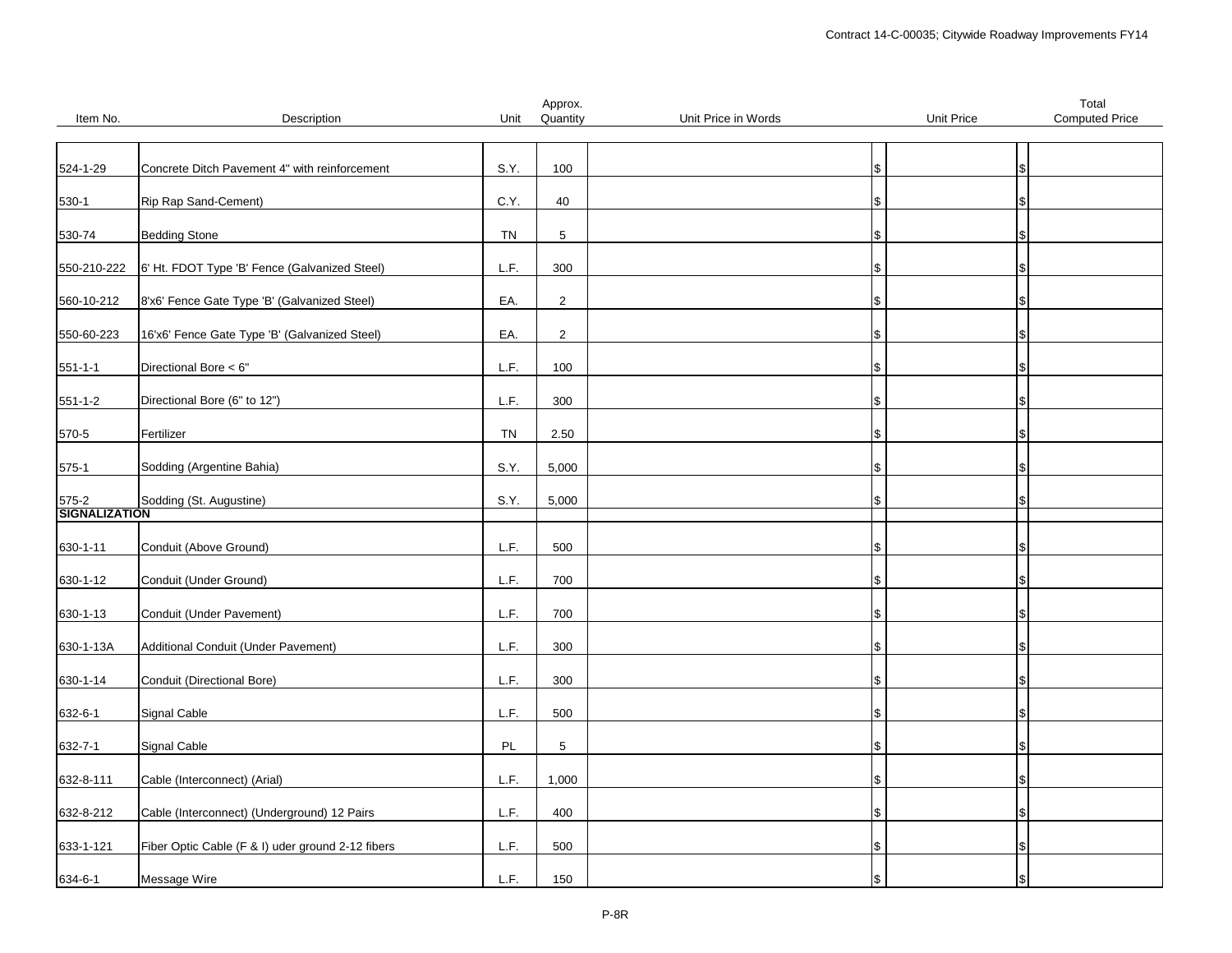|            |                                                                                                                   |            | Approx.        |                     |            | Total                 |
|------------|-------------------------------------------------------------------------------------------------------------------|------------|----------------|---------------------|------------|-----------------------|
| Item No.   | Description                                                                                                       | Unit       | Quantity       | Unit Price in Words | Unit Price | <b>Computed Price</b> |
|            |                                                                                                                   |            |                |                     |            |                       |
| 635-1-11   | Pullbox                                                                                                           | EA.        | 15             |                     | \$         |                       |
|            |                                                                                                                   |            |                |                     |            |                       |
| 635-1-12   | <b>Aerial Junction Box</b>                                                                                        | EA.        | 6              |                     | \$         |                       |
|            |                                                                                                                   |            |                |                     |            |                       |
| 635-1-16   | Pull & Junction Boxes Pull Box (24x30")                                                                           | EA.        | 10             |                     | \$         |                       |
|            |                                                                                                                   |            |                |                     |            |                       |
| 639-1-111  | Electrical Power Service (Overhead)                                                                               | AS         | 3              |                     | S          |                       |
|            |                                                                                                                   |            |                |                     |            |                       |
| 639-1-122  | Electrical Power Service (Underground) (F&I)                                                                      | AS         | 6              |                     | \$         |                       |
|            |                                                                                                                   |            |                |                     |            |                       |
| 639-2-1    | <b>Electrical Service Wire</b>                                                                                    | L.F.       | 500            |                     | \$         |                       |
|            |                                                                                                                   |            |                |                     |            |                       |
| 639-3-11   | Electrical Service Disconnect (Pedestal Mount)<br>Concrete Strain Pole (F&I Direct Burial) Type N-II Service Pole | EA         | $\overline{2}$ |                     | \$         |                       |
|            | 12')                                                                                                              | EA.        | $\overline{2}$ |                     | \$         |                       |
| 641-1-12   |                                                                                                                   |            |                |                     |            |                       |
| 643-125    | Strain Pole Wood Furnish & Install 25'                                                                            | EA.        | $\overline{2}$ |                     | S          |                       |
|            |                                                                                                                   |            |                |                     |            |                       |
| 643-130    | Strain Pole Wood Furnish & Install 30'                                                                            | EA.        | $\overline{2}$ |                     | \$         |                       |
|            | Mast Arm Assembly Single Arm without Luminaire-36, wind                                                           |            |                |                     |            |                       |
| 649-31-101 | Speed 150 MPH                                                                                                     | EA.        | $\overline{2}$ |                     | Ι\$        |                       |
|            | Mast Arm Assembly Single Arm wind Speed 130MPH without                                                            |            |                |                     |            |                       |
| 649-31-201 | Luminaire-36                                                                                                      | EA.        | 2              |                     | \$         |                       |
|            | Mast Arm Assembly Single Arm, wind speed 130 MPH, without                                                         |            |                |                     |            |                       |
| 649-31-203 | Luminaire-60                                                                                                      | EA.        | 2              |                     | \$         |                       |
|            | Mast Arm Assembly (F&I) Single Arm, wind speed 110 MPH with<br>Luminaire-36                                       |            |                |                     |            |                       |
| 649-31-306 |                                                                                                                   | EA.        | $\overline{2}$ |                     | \$         |                       |
| 649-31-311 | Mast Arm Assembly (Double Arms without Luminaire) 36' & 46'                                                       | EA.        | 4              |                     | \$         |                       |
|            |                                                                                                                   |            |                |                     |            |                       |
| 650-1-1311 | Traffic Signal (3-Section, 1 Way) Aluminium                                                                       | AS         | 8              |                     | \$         |                       |
|            |                                                                                                                   |            |                |                     |            |                       |
| 650-1-1314 | Traffic Signal, 3-Section, 1 Way Programable                                                                      | AS         | 8              |                     | \$         |                       |
|            |                                                                                                                   |            |                |                     |            |                       |
| 650-1-513  | Traffic Signal, (5-Sections, 1 Way) Programable                                                                   | EA.        | $\overline{4}$ |                     | \$         |                       |
|            |                                                                                                                   |            |                |                     |            |                       |
| 650-1-514  | Traffic Signal, (5-Section, 1 Way Special) Progamable                                                             | EA         | 8              |                     | S          |                       |
|            |                                                                                                                   |            |                |                     |            |                       |
| 653-181    | Pedestrian signal, LED, (1 Way)                                                                                   | ${\sf AS}$ | 8              |                     | l S        |                       |
|            |                                                                                                                   |            |                |                     |            |                       |
| 653-191    | Pedestrian Signal, LED-Count Down (1-Way)                                                                         | AS         | 8              |                     | \$         |                       |
| 653-192    | Pedestrian Signal, LED-Count Down (2-Way)                                                                         | AS         | $\overline{4}$ |                     | \$         |                       |
|            |                                                                                                                   |            |                |                     |            |                       |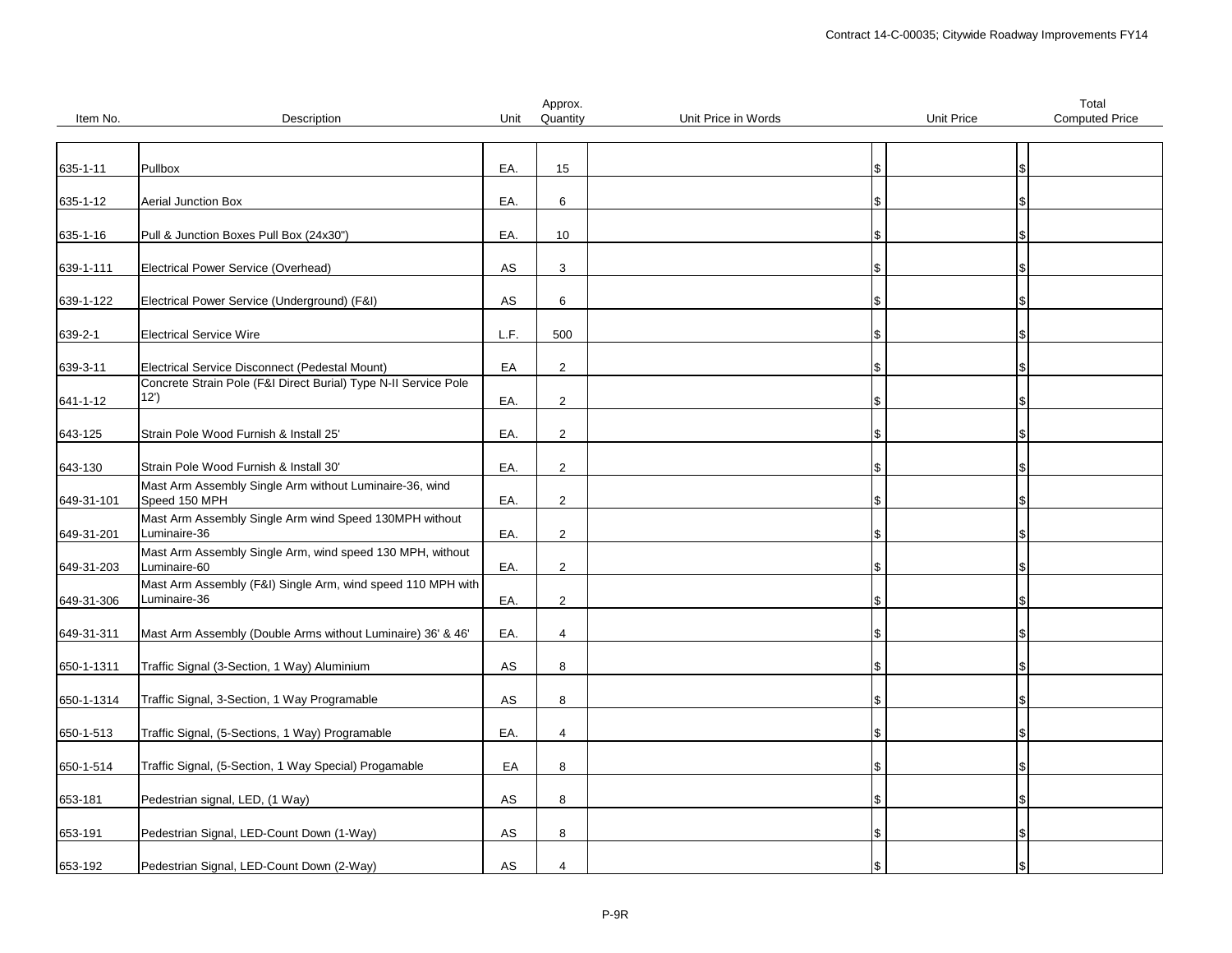|           |                                                               |            | Approx.        |                     |                   | Total                 |
|-----------|---------------------------------------------------------------|------------|----------------|---------------------|-------------------|-----------------------|
| Item No.  | Description                                                   | Unit       | Quantity       | Unit Price in Words | <b>Unit Price</b> | <b>Computed Price</b> |
|           |                                                               |            |                |                     |                   |                       |
|           |                                                               |            |                |                     |                   |                       |
| 659-101   | Signal Head Rerofit Auxiliary (F &I) (Black Plate, 3 section) | EA         | $\overline{4}$ |                     | \$                |                       |
|           |                                                               |            |                |                     |                   |                       |
| 659-106   | Signal Head Auxiliary (12" LED Module Std.)                   | EA.        | 40             |                     | S                 |                       |
|           |                                                               |            |                |                     |                   |                       |
| 659-107   | Signal Head Auxiliaries (8" LED Module energy Signal)         | EA.        | 8              |                     | \$                |                       |
|           |                                                               |            |                |                     |                   |                       |
| 660-1-103 | Loop Detector (Type 3)                                        | EA.        | 8              |                     |                   |                       |
|           |                                                               |            |                |                     |                   |                       |
| 660-1-104 | Inductive Detector (Type 4) 2- Cnannel.                       | EA.        | 4              |                     |                   |                       |
|           |                                                               |            |                |                     |                   |                       |
| 660-109   | Loop Assembly Type '9'                                        | EA.        | $\overline{4}$ |                     | I\$               |                       |
|           |                                                               |            |                |                     |                   |                       |
| 660-2-102 | Loop Assembly Type B                                          | ${\sf AS}$ | 10             |                     | \$                |                       |
|           |                                                               |            |                |                     |                   |                       |
| 660-311   | Vehicle Detector Assembly. Microwave Cabinate euipment        | EA.        | 4              |                     |                   |                       |
|           |                                                               |            |                |                     |                   |                       |
| 665-1-11  | Pedestrian Detector (F&I) STD.                                | EA.        | 8              |                     |                   |                       |
|           |                                                               |            |                |                     |                   |                       |
| 670-5-111 | TrafficController Assembly (NEMA)                             | AS         | $\overline{2}$ |                     | S                 |                       |
|           |                                                               |            |                |                     |                   |                       |
| 670-5-112 | Traffic Controller Assembly (F&I) NEMA Two Preemptions Plans  | AS         | $\overline{2}$ |                     | \$                |                       |
|           |                                                               |            |                |                     |                   |                       |
| 685-120   | Telemetry Transceiver (F. & I.)                               | EA.        | $\overline{2}$ |                     |                   |                       |
|           |                                                               |            |                |                     |                   |                       |
|           |                                                               | EA         | 8              |                     |                   |                       |
| 685-143   | System Auxiliaries, Vedio Monitor                             |            |                |                     |                   |                       |
|           |                                                               |            | 12             |                     |                   |                       |
| 690-10    | Remove Traffic Signal Assembly                                | EA.        |                |                     |                   |                       |
|           |                                                               |            |                |                     |                   |                       |
| 690-20    | Signal Pedestrian Assembly, Removal                           | EA.        | 4              |                     | \$                |                       |
|           |                                                               |            |                |                     |                   |                       |
| 690-32-1  | Remove poles (Shallow Direct Burial)                          | EA.        | $\overline{4}$ |                     | \$                |                       |
|           |                                                               |            |                |                     |                   |                       |
| 690-32-2  | Remove Poles (Shallow Bolt on Attachment)                     | EA.        | 4              |                     | \$                |                       |
|           |                                                               |            |                |                     |                   |                       |
| 690-34-1  | Complete Pole Removal Deep                                    | EA.        | $\overline{2}$ |                     | S                 |                       |
|           |                                                               |            |                |                     |                   |                       |
| 690-50    | Remove Controller Assembly                                    | EA.        | $\overline{2}$ |                     |                   |                       |
|           |                                                               |            |                |                     |                   |                       |
| 690-70    | Remove Detector Pedestrian Assembly                           | EA.        | 8              |                     | \$                |                       |
|           |                                                               |            |                |                     |                   |                       |
| 690-80    | Remove Span Wire Assembly                                     | EA.        | 4              |                     | \$                |                       |
|           |                                                               |            |                |                     |                   |                       |
| 690-90    | Remove Cabling and Conduit                                    | PI.        | 4              |                     | \$                |                       |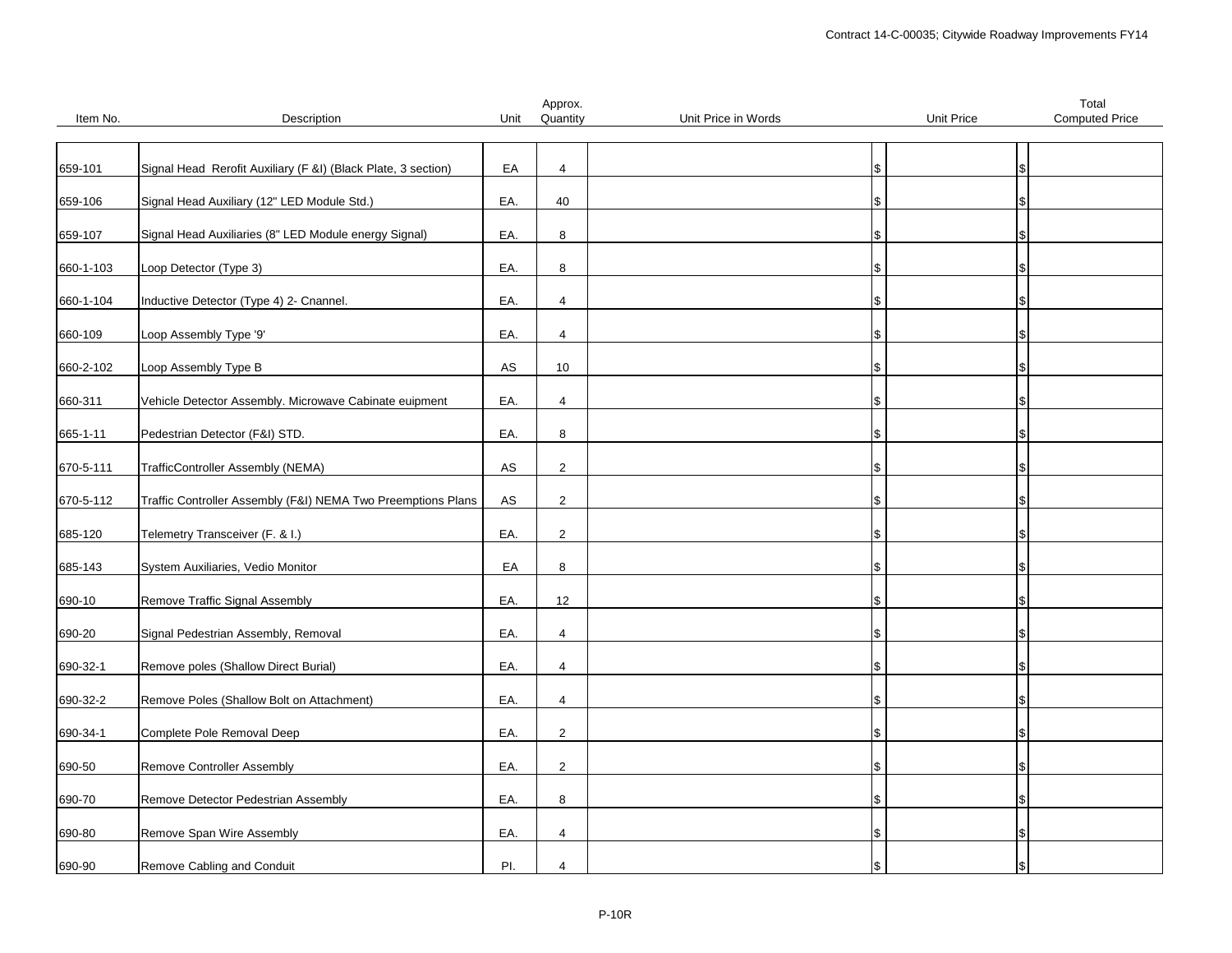|            |                                                    |               | Approx.        |                     |                   | Total                 |
|------------|----------------------------------------------------|---------------|----------------|---------------------|-------------------|-----------------------|
| Item No.   | Description                                        | Unit          | Quantity       | Unit Price in Words | <b>Unit Price</b> | <b>Computed Price</b> |
|            |                                                    |               |                |                     |                   |                       |
|            |                                                    |               |                |                     |                   |                       |
| 690-91     | Remove Existing Interconnect Cable                 | L.F.          | 1,000          |                     | ι\$               |                       |
|            |                                                    |               |                |                     |                   |                       |
| 690-100    | Remove Miscellaneous Signal Equipment              | PI.           | 3              |                     |                   |                       |
|            |                                                    |               |                |                     |                   |                       |
| 699-1-11   | Internally Illuminated Sign (F&I)                  | EA.           | 10             |                     |                   |                       |
|            |                                                    |               |                |                     |                   |                       |
|            | SIGNING & PAVEMENT MARKING                         |               |                |                     |                   |                       |
|            |                                                    | $\mathsf{AS}$ |                |                     |                   |                       |
| 700-1-40   | Install Single Post Sign                           |               | 20             |                     |                   |                       |
| 700-1-50   | Relocate Existing Single Post Sign                 | ${\sf AS}$    | 20             |                     |                   |                       |
|            |                                                    |               |                |                     | \$                |                       |
| 700-1-60   | Remove Existing Single Post Sign                   | $\mathsf{AS}$ | 30             |                     |                   |                       |
|            |                                                    |               |                |                     |                   |                       |
| 700-5-21   | Illuminated Interally Name Sign (F& I) up to 12 SF | EA.           | 15             |                     |                   |                       |
|            |                                                    |               |                |                     |                   |                       |
| 700-12-11  | Sign Flashing Beacon                               | ${\sf AS}$    | $\overline{2}$ |                     |                   |                       |
|            |                                                    |               |                |                     |                   |                       |
| 705-11-1   | Delineator Flexible Tublar                         | EA.           | 500            |                     |                   |                       |
|            |                                                    |               |                |                     |                   |                       |
| 705-11-2   | Delineator nonFlexible                             | EA            | 200            |                     | \$                |                       |
|            |                                                    |               |                |                     |                   |                       |
| 706-3      | Retro-Reflective Pavement Markers                  | EA.           | 500            |                     |                   |                       |
|            |                                                    |               |                |                     |                   |                       |
| 710-17     | Remove Existing Marking Paintd Pavement marking    | S.F.          | 250            |                     |                   |                       |
|            |                                                    |               |                |                     |                   |                       |
| 710-11-121 | <b>Painted Pavement Markings</b>                   | L.F.          | 500            |                     |                   |                       |
|            |                                                    |               |                |                     |                   |                       |
| 711-11-16  | Pavement Messages, Thermoplastic                   | EA.           | 10             |                     |                   |                       |
|            |                                                    |               |                |                     |                   |                       |
| 711-11-17  | Directional Arrows (Thermoplastic)                 | EA.           | 10             |                     |                   |                       |
|            |                                                    |               |                |                     |                   |                       |
| 711-11-231 | Skip Traffic Stripe 6" Yellow (Thermoplastic)      | L.F.          | 1,000          |                     |                   |                       |
|            |                                                    |               |                |                     |                   |                       |
| 711-11-111 | Solid Traffic Stripe 6" White (Thermoplastic)      | L.F.          | 2,000          |                     |                   |                       |
|            |                                                    |               |                |                     |                   |                       |
| 711-11-122 | Solid Traffic Stripe 8" White (Thermoplastic)      | L.F.          | 1,000          |                     |                   |                       |
|            |                                                    | L.F.          |                |                     |                   |                       |
| 711-11-123 | Solid Traffic Stripe 12" White (Thermoplastic)     |               | 1,000          |                     |                   |                       |
| 711-11-124 | Solid Traffic Stripe 18" White (Thermoplastic)     | L.F.          | 200            |                     |                   |                       |
|            |                                                    |               |                |                     |                   |                       |
| 711-11-125 | Solid Traffic Stripe 24" White (Thermoplastic)     | L.F.          | 300            |                     |                   |                       |
|            |                                                    |               |                |                     |                   |                       |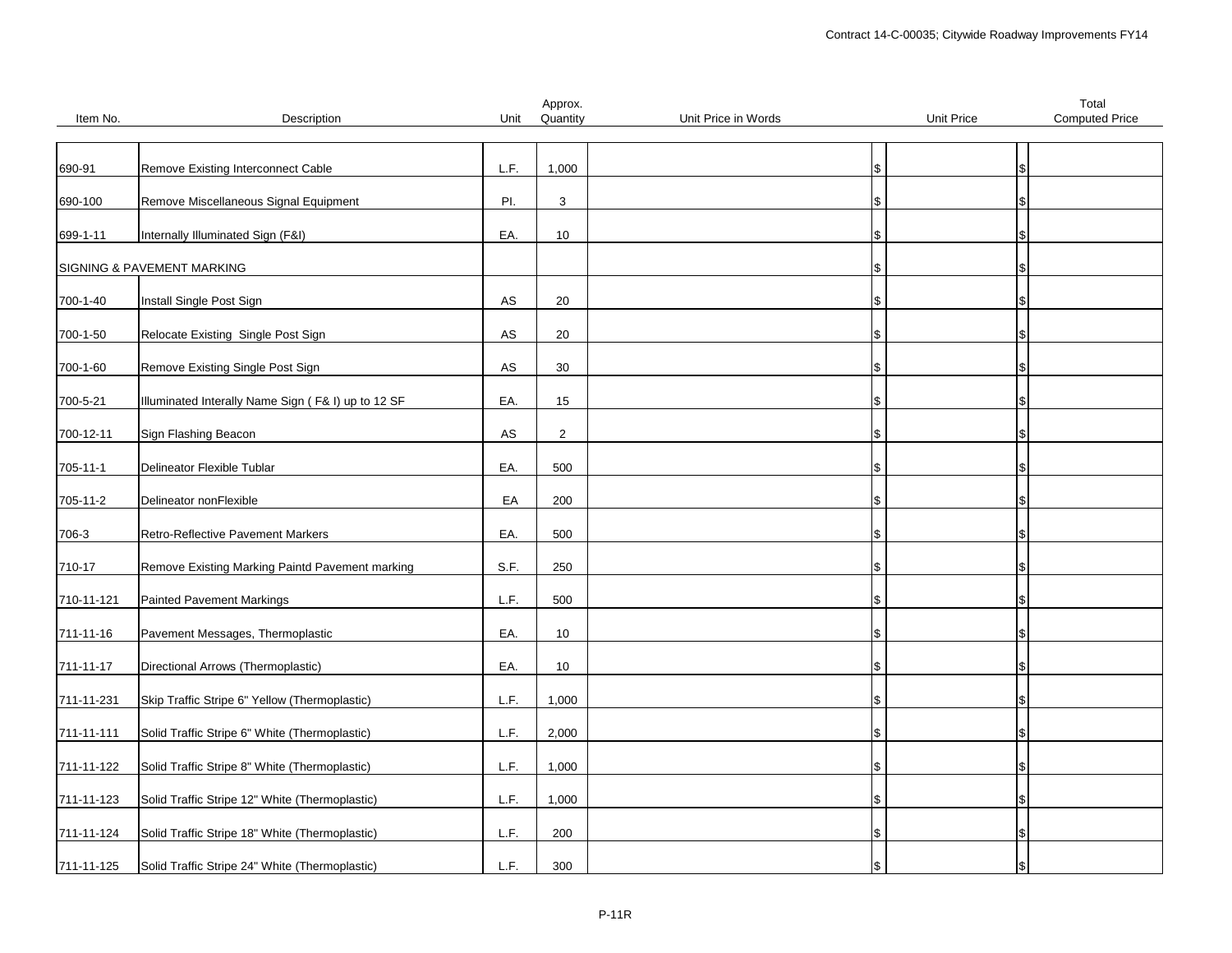|            |                                                     |          | Approx.         |                     |                   | Total                 |
|------------|-----------------------------------------------------|----------|-----------------|---------------------|-------------------|-----------------------|
| Item No.   | Description                                         | Unit     | Quantity        | Unit Price in Words | <b>Unit Price</b> | <b>Computed Price</b> |
|            |                                                     |          |                 |                     |                   |                       |
|            |                                                     |          |                 |                     |                   |                       |
| 711-11-211 | Solid Traffic Stripe 6" Yellow (Thermoplastic)      | L.F.     | 2,500           |                     | \$                |                       |
| 711-11-224 | Solid Traffic Stripe 18" Yellow (Thermoplastic)     | L.F.     | 400             |                     |                   |                       |
|            |                                                     |          |                 |                     |                   |                       |
| 711-11-421 | Thermoplastic Std. Blue Solid 6"                    | L.F.     | 100             |                     | \$                |                       |
|            |                                                     |          |                 |                     |                   |                       |
| 711-11-460 | Thermoplastic Std. Blue Message Sign                | EA.      | $\mathbf{3}$    |                     |                   |                       |
|            |                                                     |          |                 |                     |                   |                       |
| 711-17     | Thermoplastic Removal                               | S.F.     | 1,000           |                     |                   |                       |
|            |                                                     |          |                 |                     |                   |                       |
| 715-1-11   | Conductor (F&I) (Insulated) (No.10)                 | L.F.     | 200             |                     | ۱\$               |                       |
|            |                                                     |          |                 |                     |                   |                       |
| 715-1-12   | Conductor (F&I) (Insulated) (No.8 to No. 6))        | L.F.     | 1,000           |                     |                   |                       |
|            |                                                     |          |                 |                     |                   |                       |
| 715-14-12  | Pull Box (F&I) (Sidewalk)                           | EA.      | 6               |                     | l S               |                       |
|            |                                                     |          |                 |                     |                   |                       |
| 715-19-1   | Surge Protector (Pole Base) (F&I)                   | EA.      | $\overline{4}$  |                     |                   |                       |
|            |                                                     |          |                 |                     |                   |                       |
| SP-2.14    | Videography (DVD)                                   | L.S./EA. | 10              |                     |                   |                       |
|            |                                                     |          |                 |                     |                   |                       |
| SP-7.02    | Relocation/Const. Sanitary Sewer House Lateral      | EA.      | $5\phantom{.0}$ |                     | S.                |                       |
|            |                                                     |          |                 |                     |                   |                       |
| SP-9.05    | <b>Asphalt Leveling Course</b>                      | TN       | 10              |                     |                   |                       |
|            |                                                     |          |                 |                     |                   |                       |
| SP-9.09    | Pedestrian Ramp                                     | EA.      | 8               |                     | \$                |                       |
| SP-9.13    | Removal of Brick Pavement                           | S.Y.     | 100             |                     |                   |                       |
|            |                                                     |          |                 |                     |                   |                       |
| SP-9.14-1  | <b>Brick Pavement (Install Only)</b>                | S.Y.     | 500             |                     |                   |                       |
|            |                                                     |          |                 |                     |                   |                       |
| SP-9.14-2  | Brick Pavement (Remove & Reinstall)                 | S.Y.     | 500             |                     | S.                |                       |
|            |                                                     |          |                 |                     |                   |                       |
| SP-10.02.1 | Tree Removal 5 to 12"                               | EA.      | 10              |                     |                   |                       |
|            |                                                     |          |                 |                     |                   |                       |
| SP-10.02.2 | Tree Removal >12 to 18"                             | EA.      | 10              |                     | l\$               |                       |
|            |                                                     |          |                 |                     |                   |                       |
| SP-10.04   | Root Pruning                                        | L.F.     | 1,000           |                     |                   |                       |
|            |                                                     |          |                 |                     |                   |                       |
| SP-10.07   | <b>Tree Barricade</b>                               | L.F.     | 200             |                     | l\$               |                       |
|            |                                                     |          |                 |                     |                   |                       |
| SP-11.05   | Water for Dust Control                              | ,000 Gal | 500             |                     | \$                |                       |
|            |                                                     |          |                 |                     |                   |                       |
| SP-11.07   | Removal & Relocate Existing 6' Ht. Chain Link Fence | L.F.     | 200             |                     | S.                |                       |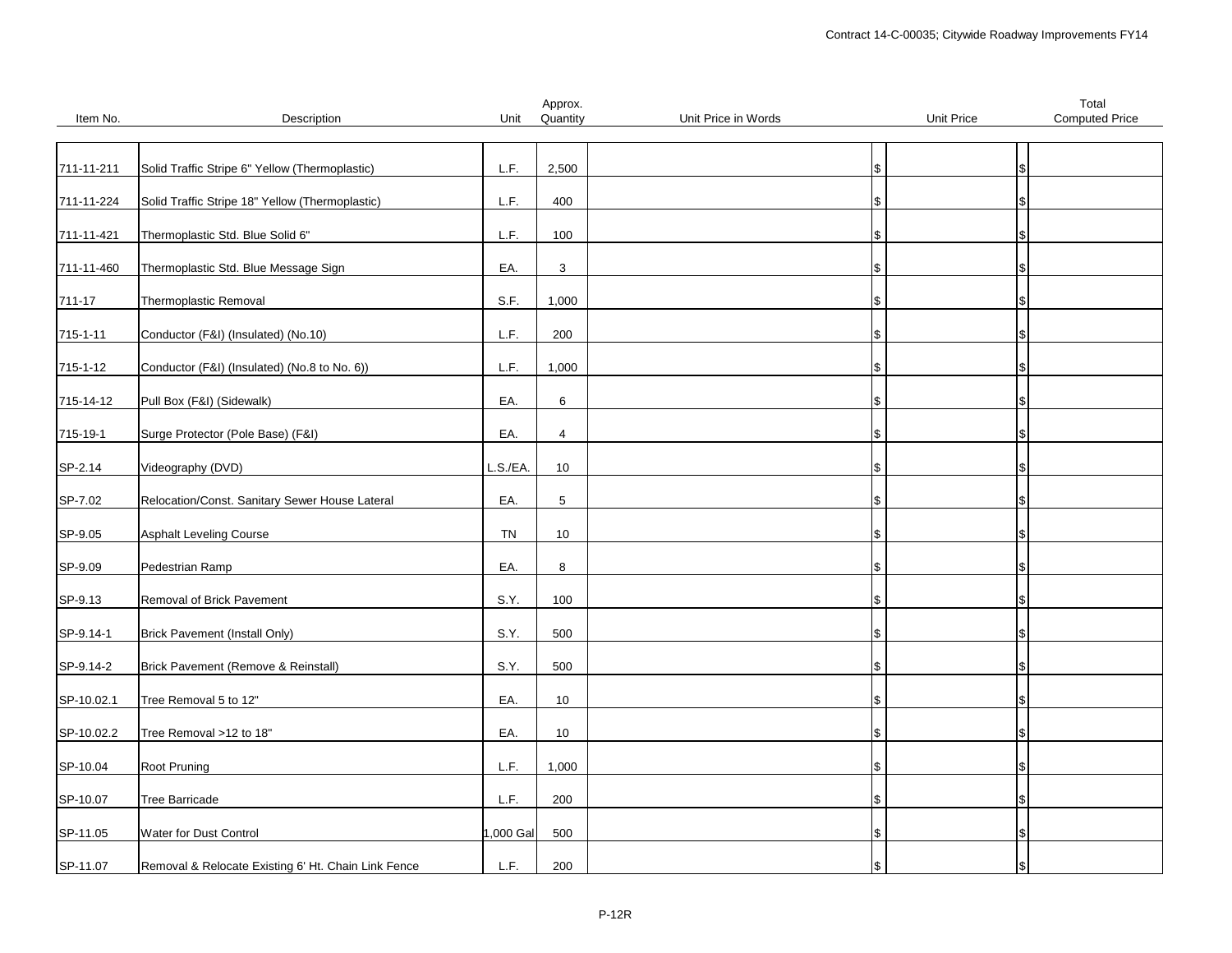|           |                                           |      | Approx.  |                                                 |    |                     | Total                 |
|-----------|-------------------------------------------|------|----------|-------------------------------------------------|----|---------------------|-----------------------|
| Item No.  | Description                               | Unit | Quantity | Unit Price in Words                             |    | Unit Price          | <b>Computed Price</b> |
|           |                                           |      |          |                                                 |    |                     |                       |
|           |                                           |      |          |                                                 |    |                     |                       |
|           |                                           |      |          |                                                 |    | Sub Total   \$      |                       |
|           |                                           |      |          |                                                 |    |                     |                       |
|           |                                           |      |          |                                                 |    |                     |                       |
| $101 - 1$ | Mobilization (10% of Sub Total)           | L.S. |          |                                                 |    |                     |                       |
|           |                                           |      |          |                                                 |    |                     |                       |
| $102 - 1$ | Maintenance of Traffic (10% of Sub Total) | L.S. |          |                                                 | S  |                     |                       |
|           |                                           |      |          |                                                 |    |                     |                       |
| SP-11.16  | <b>Contingency Allowance</b>              | L.S. |          | Two Hundred Fifty Thousand Dollars and No Cents | \$ | 250,000 \$          | 250,000               |
|           |                                           |      |          |                                                 |    |                     |                       |
|           |                                           |      |          |                                                 |    | Total <sup>\$</sup> |                       |
|           |                                           |      |          |                                                 |    |                     |                       |
|           |                                           |      |          |                                                 |    |                     |                       |
|           |                                           |      |          |                                                 |    |                     |                       |
|           |                                           |      |          |                                                 |    | Grand Total \$      |                       |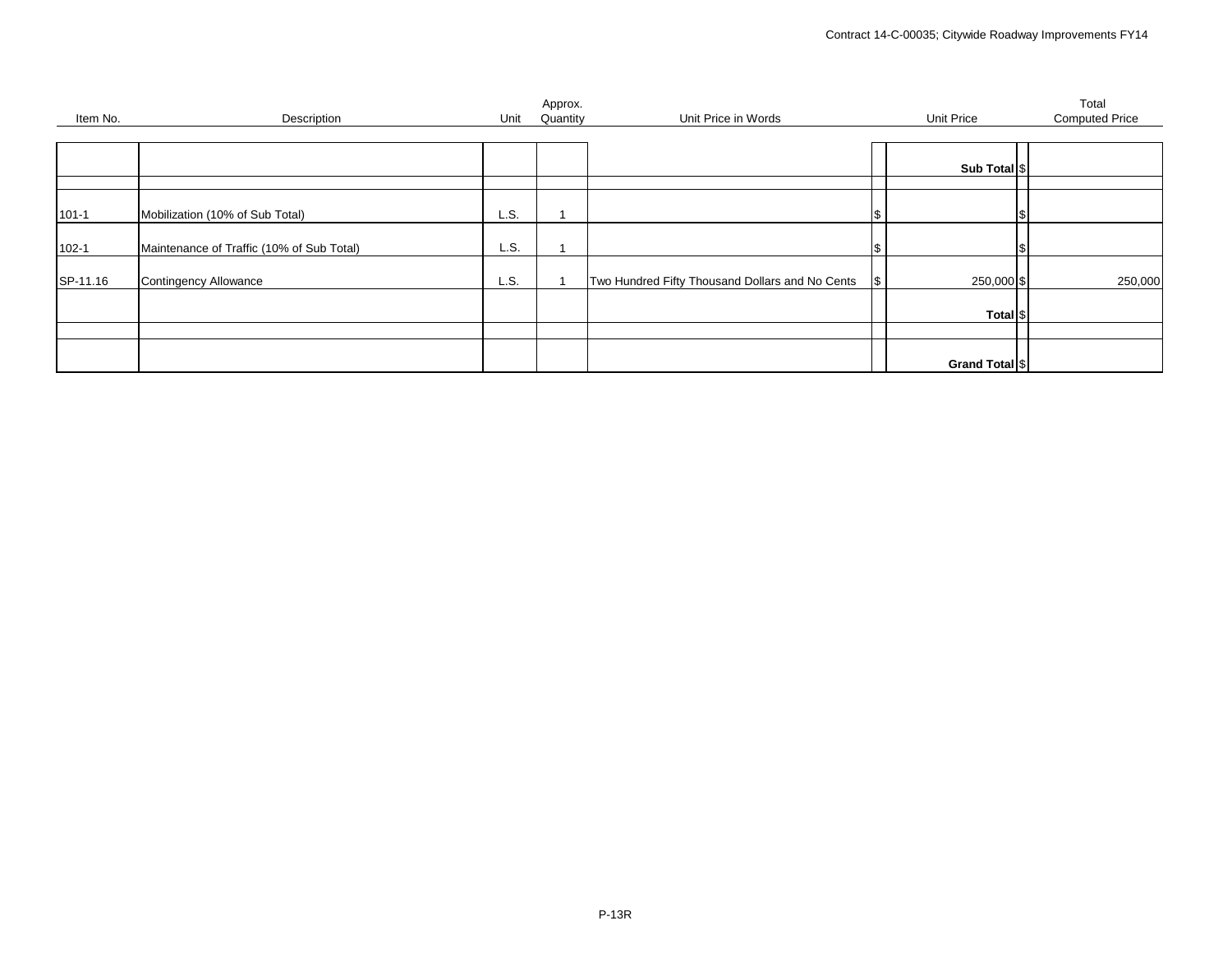# **SPECIFIC PROVISIONS**

# **SP-1.01 DPW TECHNICAL SPECIFICATIONS:**

Florida Department of Transportation Standard Specifications for Road and Bridge Construction dated 2013 or latest shall be incorporated for construction and materials, unless otherwise specified.

In the case of apparent conflict with the project plans or specifications, these Specific Provisions shall govern.

# **SP-1.02 PURPOSE:**

The purpose of this contract is to provide the City with a flexible means of constructing various intersection and roadway-related improvements throughout the contract duration. Written Work Orders with project plans or maps, and quantity of project pay items will be issued by the City of Tampa, Department of Public Works, for each project location.

Bidders are advised that the quantity of individual items used may **significantly vary** from those listed in the proposal. Some items may not be used at all.

# **SP-1.03R MOBILIZATION**

All work shall meet the requirements of Section 101 of the FDOT Standard Specifications for Road and Bridge Construction.

The cost of mobilization for each project will be paid as 10% of the construction cost. The 'construction cost' is the cost of the project pay items actually used to complete the project, except the cost for M.O.T.

In case, if the project/WO cost less than \$22,500.00, the Contractor will get paid \$2,500.00 for the Mobilization.

# **SP-2.01 BID ITEMS:**

It is the intent of these Contract Documents that any items of work and all costs for which compensation is not directly provided by a bid item but are incidental to various project items of work, shall be prorated and included in the bid item for which they are required. Failure of the Contractor to follow this procedure shall be basis for rejection of its bid.

# **SP-2.02 WORK DIRECTIVE CHANGE:**

A Work Directive Change is a written directive to the Contractor, issued on or after the date of the execution of the Agreement, and signed by the Engineer on behalf of the City, ordering an addition, deletion or revision in the work, or responding to an emergency. A Work Directive Change will not change the contract price or the time for completion, but is evidence that the parties expect that the change directed or documented by a Work Directive Change will be incorporated in a subsequently issued Change Order following negotiations by the parties as to its effect, if any, on the contract price or the time of completion.

Without invalidating the Agreement, certain additions, deletions or revisions in the work may, at any time or from time to time, be authorized by a Change Order or a Work Directive Change. Upon receipt of any such document, the Contractor shall promptly proceed with the work involved.

# **SP-2.03 LINES AND GRADES:**

The General Provisions Section G-8.02 is revised to read as follows: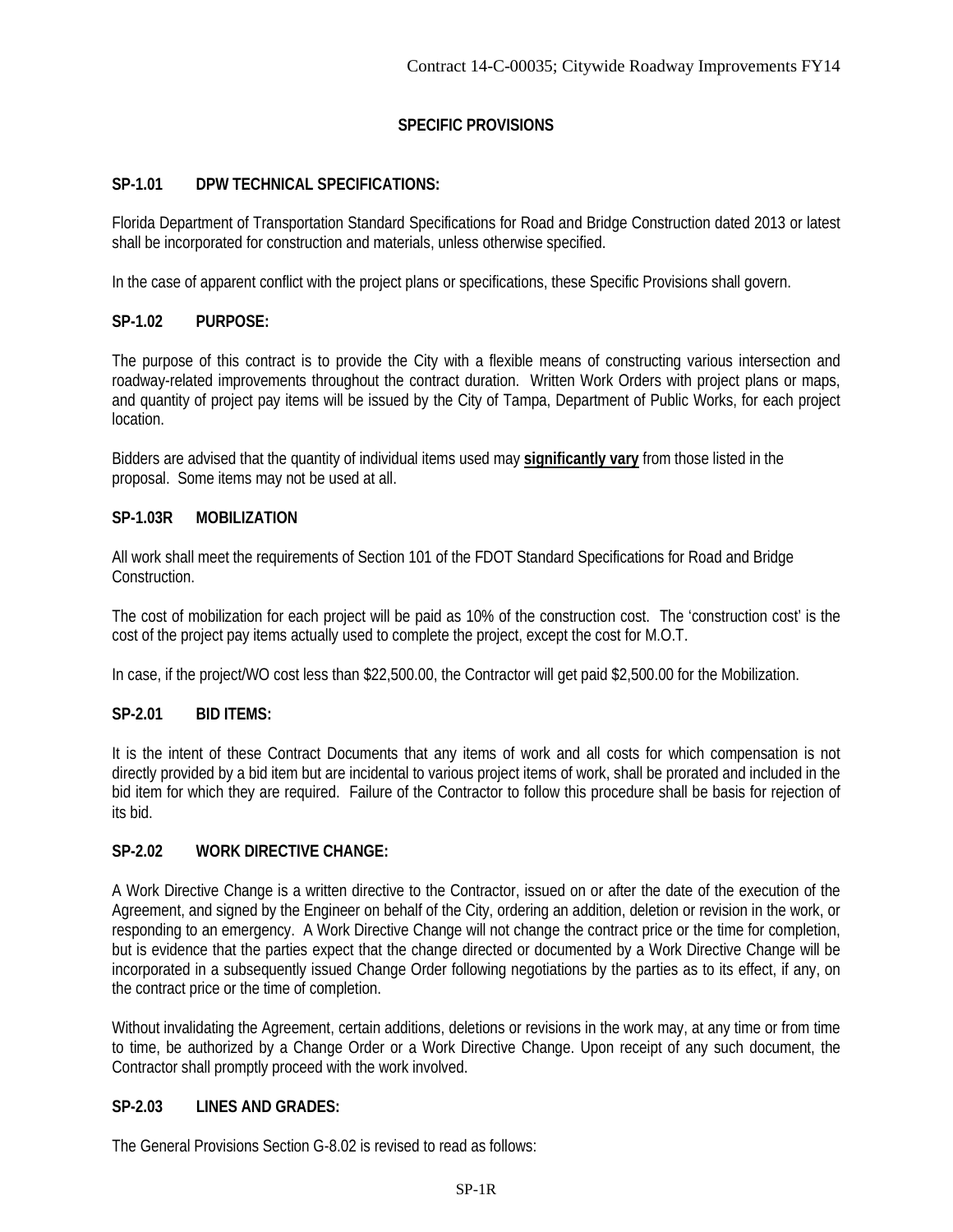## G-8.02 Surveys:

The Contractor shall furnish and maintain, with no additional payment, stakes and other such material as may be required for setting reference marks; and shall, with no additional payment, establish all working or construction lines and grades as required from the reference marks set by a Florida Registered Professional Surveyor and Mapper hired and/or employed by the Engineer, and shall be solely responsible for the accuracy thereof. The Contractor shall, however, be subject to the check and review of a Florida Registered Professional Surveyor and Mapper hired and/or employed by the Engineer.

Project pay items requiring survey information, such as embankment or excavation, shall be documented by a Florida Registered Professional Surveyor and Mapper. In addition, plotted cross sections and quantity computations must be supplied and certified. All surveys shall be in accordance with the Minimum Technical Standards set forth by the Florida Board of Professional Surveyors and Mappers in Chapter 61G17-6, Florida Administrative Code, pursuant to Section 472.027, Florida Statutes.

## **SP-2.04 REQUIREMENTS FOR CONTROL OF THE WORK:**

Prior to the start of a project, an on-site Preconstruction meeting will be held by the Engineer to be attended by the Contractor and representatives of the various utilities and others for the purpose of establishing a schedule of operations which will coordinate the project work to be done under this contract with all related work to be done by others within the limits of the project. The Contractor shall be prepared for this meeting and shall present a comprehensive construction schedule for all items of work to be accomplished, which will be used as the basis for the development of an overall operational schedule and a list of subcontractors and material suppliers to be used on the project.

All items of work on the project shall be coordinated so that progress on each related work item will be continuous from week to week. The progress of the work will be reviewed by the Engineer at the end of each week, and if the progress on any item of work during that week is found to be unsatisfactory, the Contractor shall be required to adjust the rate of progress on that item or other items as directed by the Engineer.

The Contractor shall conduct operations in such a manner that will result in the minimum of inconvenience to occupants of adjacent homes and business establishments and shall provide temporary access as directed or as conditions in any particular location may require.

Access to adjacent residential, public and commercial properties shall be provided at all times during the project duration.

The Contractor shall restore to its previous condition as directed by the Engineer any private property, City property, or utilities damaged by its construction. No payment shall be made to the Contractor for any required restoration of private property, City property or utilities, unless otherwise noted.

## **SP-2.05 REFERENCE STAKES:**

## Add the following paragraph to General Provision Section G-8.03:

The Contractor shall, with no additional payment, furnish and install reference stakes at all even and half-stations along the project survey baseline.

These stakes shall be maintained for the project duration for the purpose of the Engineer's reference.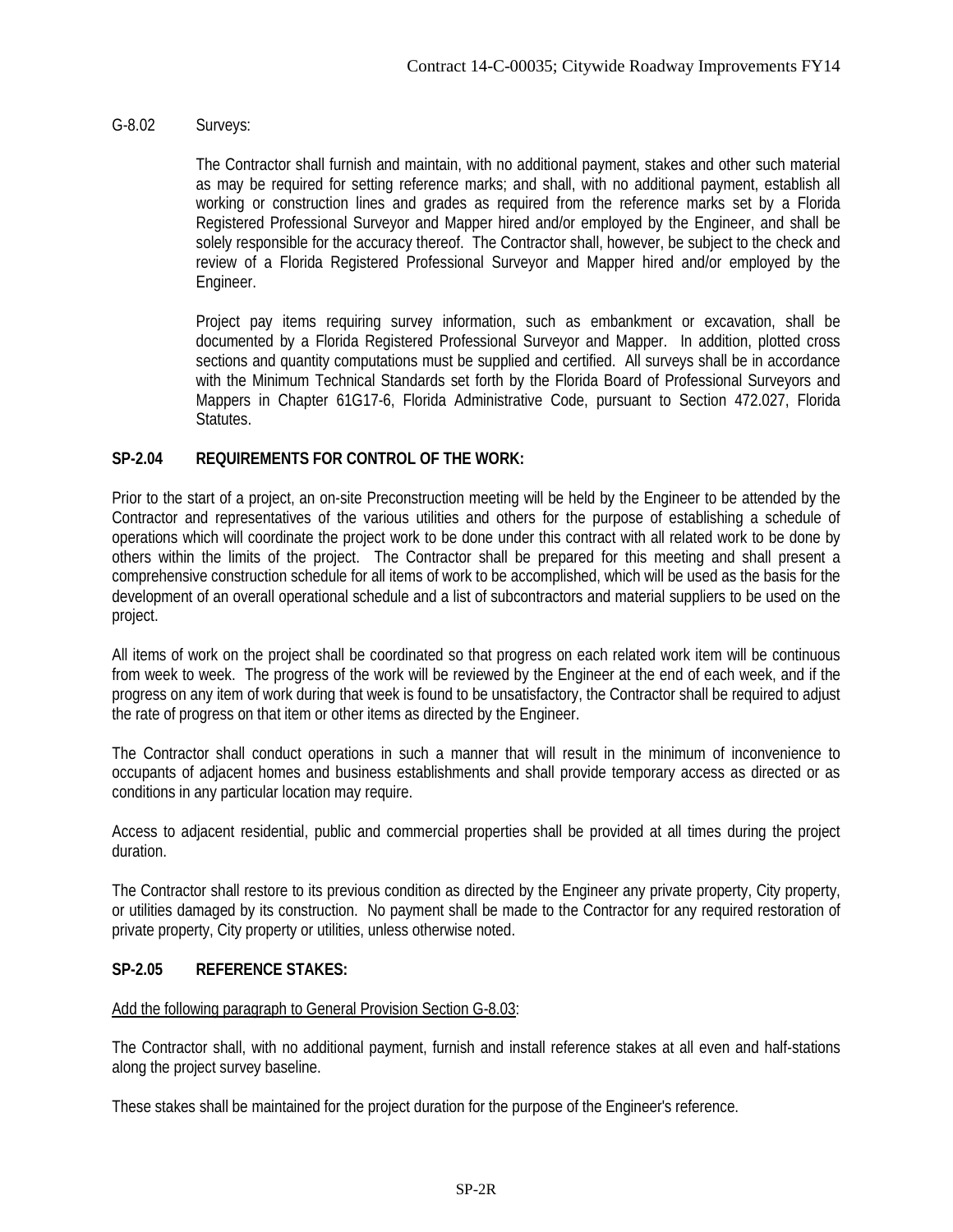# **SP-2.06 CONTRACTOR'S WEEKLY SCHEDULE:**

In order that the Contract Administration Department personnel may be advised of the work to be performed on the project, the Contractor may be required to submit weekly to the Engineer of its designated representative a project schedule indicating the proposed work plan for the forthcoming two weeks.

## **SP-2.07 MONTHLY CONSTRUCTION ESTIMATES AND CERTIFICATION OF PAYMENTS TO SUBCONTRACTORS:**

For each project, the Contractor shall prepare on or about the first day of each month an estimate of the work completed in the preceding month. Said estimate shall be prepared on standard forms provided by the Engineer, and three (3) signed originals shall be provided by the Contractor. Any disputed quantities shall be adjusted as directed by the Engineer prior to each partial payment, as provided for in Article 10.05 of the Agreement.

Certification that all subcontractors have been paid for the previous month's work shall be submitted with each partial payment request on forms provided by the Engineer.

An update of each project schedule shall be submitted with each Monthly Construction Estimate.

## **SP-2.08 CONTRACTOR'S REPRESENTATIVE:**

Add to Article 8.02 of the Agreement:

"The Contractor shall submit in writing to the Construction Engineer the name of its duly authorized representative who will be present on the job during all work activities and is authorized to make decisions for the Contractor. Any change in the contractor's representative shall require written notification to the Construction Engineer prior to such change".

## **SP-2.10R CONTRACTOR'S FIELD OFFICE:**

The Contractor will not be required to provide a Contractor's field office however, the Contractor shall have Contract Documents, the latest approved working drawings, standard drawing and a representative of the Contractor available at the project site during regular working days.

## **SP-2.11R ENGINEERING'S FIELD OFFICE:**

An Engineering field office shall not be required for these projects.

## **SP-2.12 DAMAGE TO ADJACENT STREETS:**

Any streets (including detour routes) consisting of travel lanes, curbs, gutters and shoulders, outside the project area (not designated for construction), which are determined by the Engineer to have been damaged due to negligent construction related operations and/or equipment, shall be restored by the Contractor to its original or better condition without any cost to the City and to the satisfaction of the Engineer.

## **SP-2.13 PROJECT PHOTOGRAPHS:**

The Contractor will not be required to furnish photographs of the project; however, the Engineer may or may not take photographs of the area immediately prior to and after completion of the construction for record and information. To assure that there will not be any conflict with this photography, the Contractor shall not perform clearing operations or actions which will disturb any street or area within the project until the Engineer has been advised thereof and has had adequate opportunity to perform the desired photography.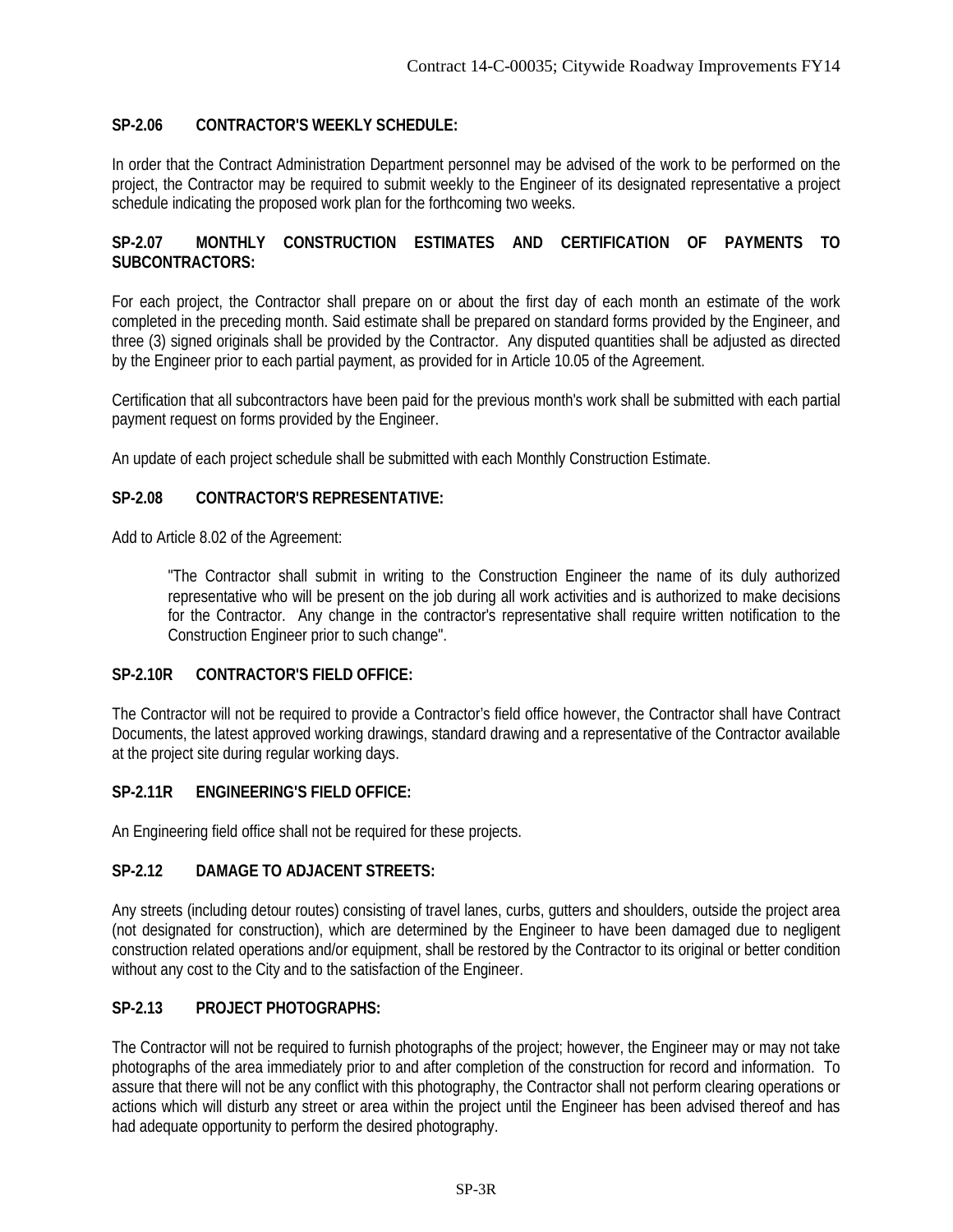# **SP-2.14R PROJECT VIDEOGRAPHY:**

Prior to commencing work on a project, the Contractor shall submit to the Engineer for approval, a DVD containing a continuous color video recording including complete coverage of pre-construction conditions of all surface features within the construction's zone of influence, (including detour routes) simultaneously produced audio commentary and electronic display of time and date. The video recording shall be sufficient to fulfill the technical and forensic requirements of the project and provide continuous unedited coverage, establishing locations and viewer orientation with clear, bright, steady and sharp video images with accurate colors free of distortion or other imperfections. The DVD must be accompanied by a detailed log of its contents including date, locations, video counter numbers and features. No work shall be allowed until the completed DVD and log are approved by the Engineer.

Construction Engineer will make decision that project videography is needed or not for the assigned project.

Payment for this work shall be made under:

SP-2.14 Preconstruction Video LS/EA

# **SP-2.15R PROJECT CLEAN-UP:**

Clean-up on the project, is extremely important and the Contractor will be responsible for keeping the construction sites and adjacent properties neat and clean with debris being removed regularly as the work progresses or as directed by the Engineer.

If project cleanliness and/or dust control reaches an unacceptable level in the opinion of the Engineer, the Engineer will notify the Contractor in writing. If the Contractor does not act to correct the situation within 4 hours in the case of dust control or within 24 hours in the case of general cleanliness, the Engineer may call upon outside forces to provide the appropriate services. Cost of all such activities shall be charged to the Contractor via contract change order.

# **SP-2.16R CITY PERMITS:**

The Contractor shall be responsible for obtaining all applicable City permits for these projects. These can include but may not be limited to: Right-of-way permit(s), tree removal/site clearing permit(s), and drainage/earthwork permit(s). The Contractor shall supply any required plans or other information to the issuing department.

The time required to prepare, submit, review, and issue the permits shall be included in the contract time and no payment shall be made for any delay incurred by this process.

Cost associated with obtaining City permits shall be included in the lump sum cost for Mobilization (Item No. 101-1), and no separate payment shall be made. Right-of-way permit fee shall be waived by the City.

All subcontractors working on the project shall obtain their own, separate permits as above.

# **SP-2.17 AS-BUILT PLANS:**

The Contractor shall provide the Engineer with project "As-Built" plans, as follows:

1. All as-built information shall be annotated a Florida Registered Professional Surveyor and Mapper on a separate layer of an AutoCAD drawing provided on diskette by the City, or fully depicted in the form of a new AutoCAD drawing prepared by a Florida Registered Professional Surveyor and Mapper. Annotation or new drawing shall be performed according to City DPW drafting standards, as well as in accordance with the Minimum Technical Standards set forth by the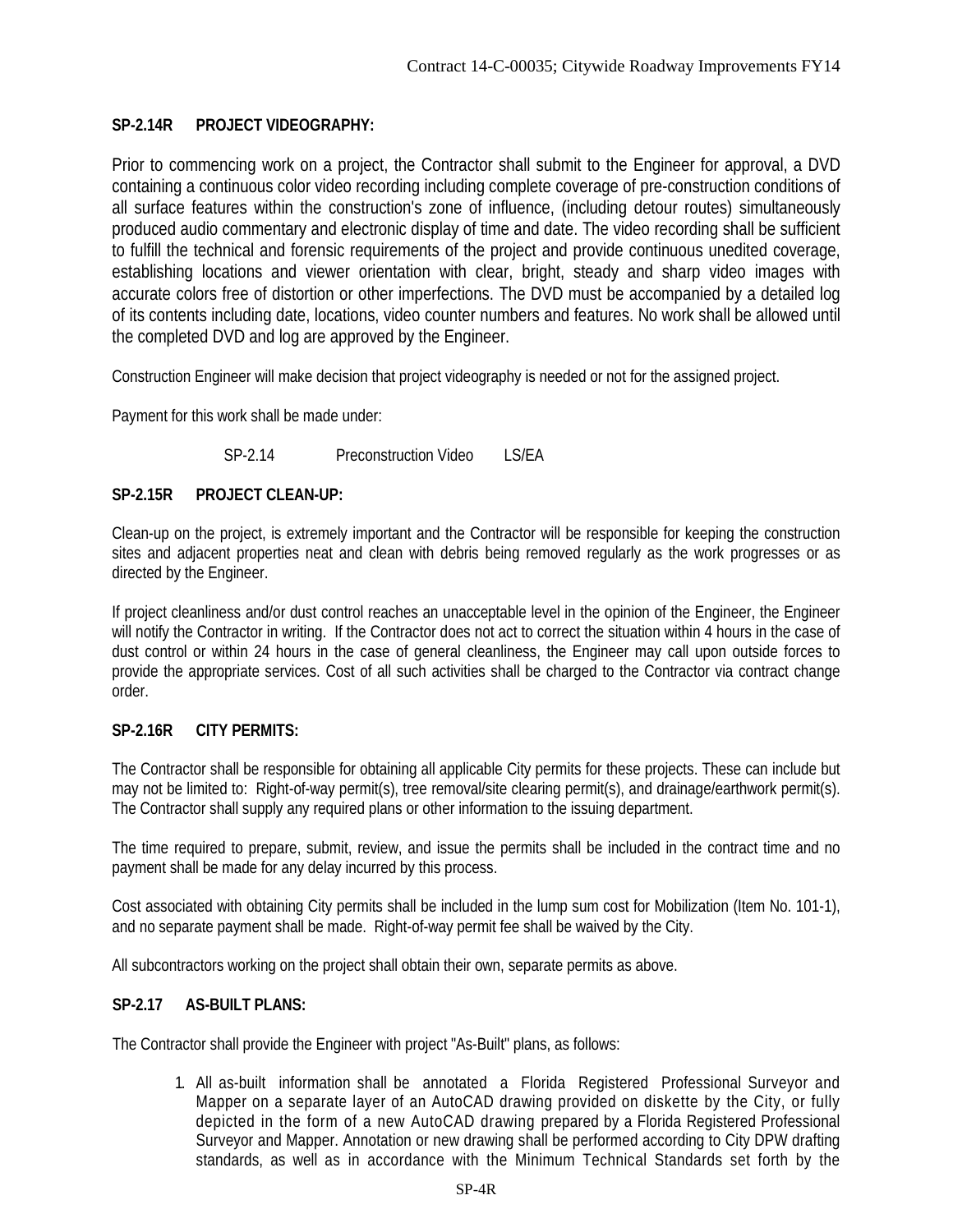Florida Board of Professional Surveyors and Mappers in Chapter 61G17-6, Florida Administrative Code, pursuant to Section 472.027, Florida Statutes.

Settings shall be as follows: Color: Red, Linetype: Continuous, Font: Romans, Layer Name: AS-BUILT, AutoCAD Menu Name: ACAD.MNU, File Format: AutoCAD Release 12.

2. All surveys shall be completed by a Florida Registered Professional Surveyor and Mapper in accordance with the Minimum Technical Standards set forth by the Florida Board of Professional Surveyors and Mappers in Chapter 61G17-6, Florida Administrative Code, pursuant to Section 472.027, Florida Statutes.

Survey data shall be submitted by a Florida Registered Professional Surveyor and Mapper, either hired by the Contractor, or in the employ of the Contractor, as electronic data (CAiCE or AutoCAD). ASCII files of digital raw survey data, closure reports, adjustment reports and/or copies of any hand written supporting field notes or sketches will be included in the Drawing submittal

3. "As-built" or "Record" surveys, as may be required by contract, or agreement, will collect and delineate all constructed improvements within the construction site or corridor (or right of way), so that all constructed improvements may be compared to and contrasted with the design plans and/or construction drawings. All improvements shall be deemed to include, but are not limited to, all roads, pavement, pipes, inverts, ponds, ditches, canals, manholes, hand holes, valves, hydrants, poles (utility, telephone, power and otherwise), slabs, inlets, landscaped area, curbs, gutters, traffic controls, utilities, water meters, sidewalks, right of way lines, and other similar items. Specific items may be addressed as part of contract (expressed or waived) or by written agreement from the Engineer.

If Station and Offset delineation is used on the Construction drawings all locations of constructed improvements, as outlined above shall be depicted in similar fashion so that any discrepancy or deviation can be clearly and readily identified.

4. The Contractor shall comply with the above requirements and shall return one check print set of the plans at the same scale as the construction plans and annotated diskette(s) to the Engineer for review within three weeks of substantial completion of the project as well as applicable ASCII files of digital raw survey data, closure reports, adjustment reports and/or copies of any hand written supporting field notes or sketches. The project will not be considered to be complete and final payment for the project shall not be made until the as-built information is received and approved by the Engineer. Upon approval, the Contractor shall provide the final project construction plans on disk. No separate payment for meeting the above as-built requirements shall be made.

# **SP-3.01R STREET CLOSURE AND MAINTENANCE OF TRAFFIC:**

The Contractor shall be required to provide the City maintenance of traffic plan for each project location detailing the placement of all necessary signs, temporary curb or barrier wall, temporary pavement markings, barricades, lights and flagman necessary to control traffic and provide for the safety of the public. The plans shall be submitted to the Engineer for approval prior to the start of construction. No additional payment shall be made for devising maintenance of traffic plan.

A City of Tampa permit for construction and maintenance operations within public Rights of Way will be required for every street, lane, or sidewalk closure within City of Tampa Rights of Way.

A State of Florida Department of Transportation Permit will be required for every street, lane, or sidewalk closure within State of Florida Rights of Way. The City of Tampa as the organization performing the work will secure these permits.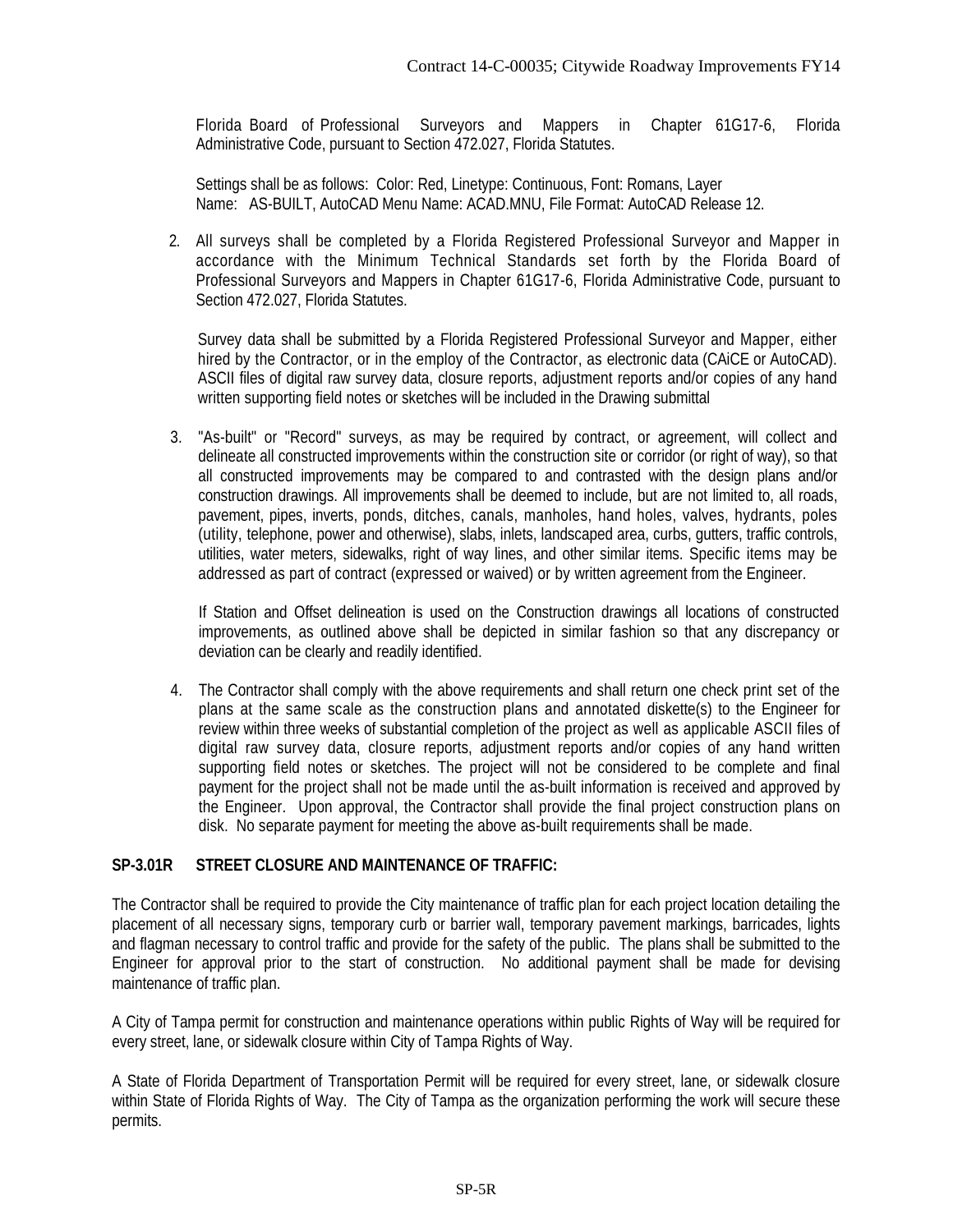These permits will establish the requirements for the closure related to number of lanes and/or time of day lanes or street may be closed. The Contractor shall adhere to the requirements as described in the permit(s).

The Contractor shall furnish and maintain all necessary signs, temporary curb-alternate #1 as per FDOT Index 600, temporary pavement markings, barricades, lights, and flagmen necessary to control traffic and provide for safety of the public, all in compliance with the current Florida Department of Transportation Roadway and Traffic Design Standards and the FHWA Manual on Uniform Traffic Control Devices.

The Contractor shall observe traffic movements through the work site and inspect all traffic control devices on a regular basis to ensure that all devices are properly installed and functioning as intended.

In cases of closure for street, lane, or sidewalk on the City of Tampa Functionally Classified Network (collectors, minor arterials, and principal arterials), including all State Roads, the Contractor shall provide a maintenance of traffic plan to the City of Tampa, Transportation Division. This plan shall be provided at least seventy-two hours in advance of the closure (excluding weekends) and shall contain the following:

- 1. Proposed detour routes.
- 2. Signing of the complete construction area and detour routes.

No additional payment will be made for maintenance of traffic to complete project.

Item No. 102-1 Maintenance of Traffic 10% of Construction Cost

#### **SP-3.03R PROJECT SIGN:**

The Contractor shall furnish 2 project sign for each project, which shall conform to the general configuration and dimensions as per page SIGN-1 which is made a part of these specifications. The sign(s) shall be located as directed by the Engineer and shall be capable of easily being relocated so the signs can be transferred from project to project. They shall be maintained in good condition until the completion of the contract.

The cost for furnishing, relocating and maintaining the sign shall be included in the MOT pay item.

## **SP-3.05 NIGHT WORK:**

Contractor shall anticipate that night work will occur on all projects. Contractor shall address night work in the project maintenance of traffic plan.

All night work shall meet the requirements of Subarticle 8-4.1 from the Florida Department of Transportation Standard Specifications for Road and Bridge Construction, 2007 edition.

An additional 10% of the total cost of the pay items, used to complete the project at night and authorized by Construction Engineer, will be paid to Contractor.

#### **SP-3.06R TEMPORARY TRAFFIC STRIPING:**

Temporary traffic striping used by the Contractor in locations and configurations as shown on the plans and placed on surfaces which will remain as exposed roadway may be traffic paint which meets the requirements of Section 710 of the FDOT Standard Specifications for Road and Bridges Construction.

Temporary traffic striping used by the Contractor in locations other than the final traffic striping and on surfaces which will later be covered with additional asphalt layers or on surfaces which will be later removed shall be traffic paint which meets the requirements of Section 710 of the FDOT Standard Specifications for Road and Bridge Construction.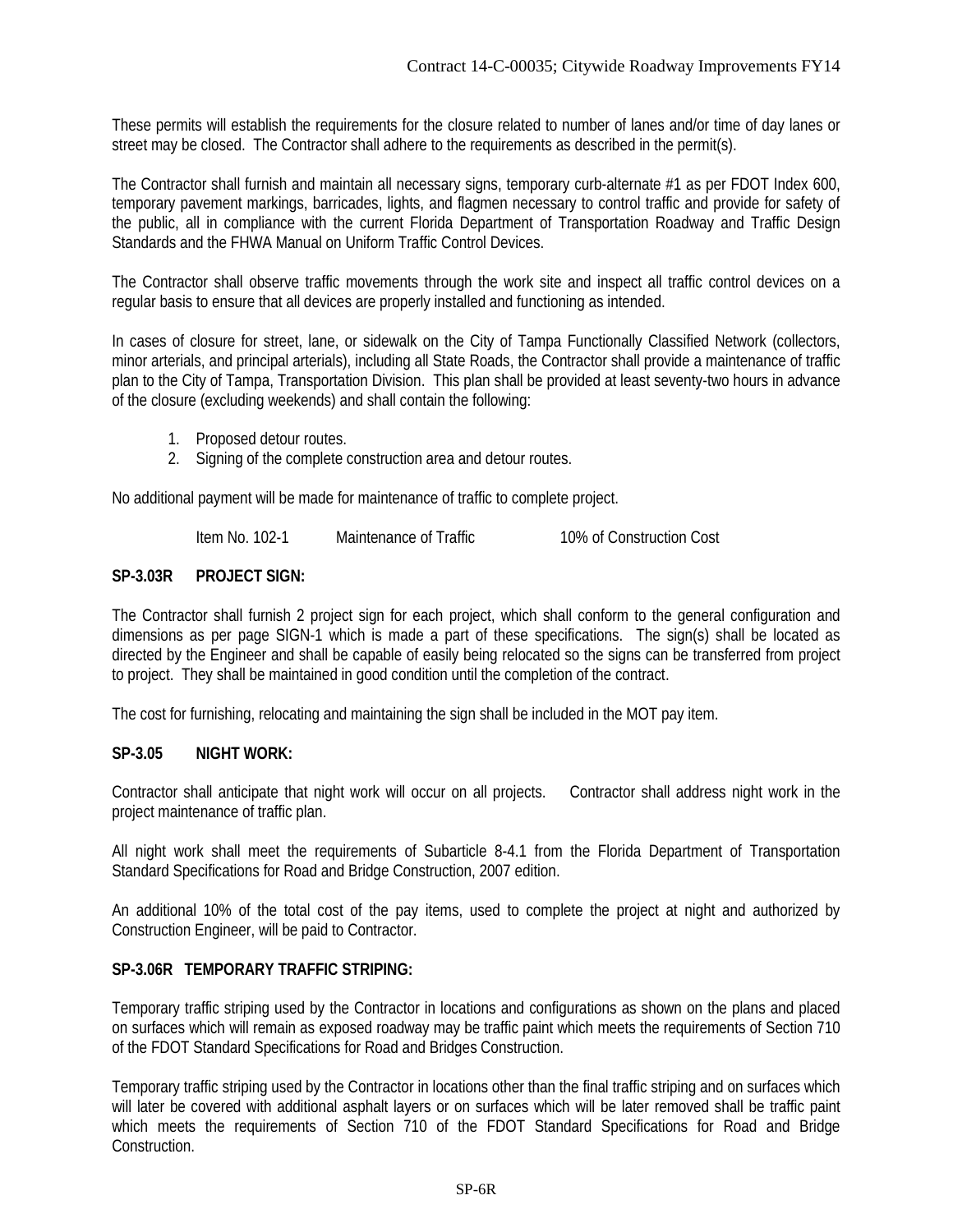Temporary traffic striping used by the Contractor in locations other than the final traffic striping and on surfaces which will remain as exposed roadway shall be an approved removable traffic striping tape.

Payment shall be included under pay Item No. 102-1 Maintenance of Traffic.

## **SP-4.02R STABILIZATION:**

Type "B" stabilization shall obtain a minimum Limerock Bearing Ratio (LBR) of 40.

Type "C" stabilization shall obtain a minimum Florida Bearing Value (FBV) of 75 p.s.i.

Payment shall be under project pay item:

160-4-1 12" Thick Type B Stabilization (LBR-40) 160-5-2 Subbase, 12" Type "C' Stabilization

## **SP-4.04 TEMPORARY STOCKPILING:**

For temporary stockpiling of the excavated material within project limits (and anywhere within City limits) the Contractor shall follow the following procedure:

- 1. Public Right of Way
- a. The Contractor will not be allowed to stockpile suitable, excavated material within right- of-way for a period in excess of 30 calendar days. Unsuitable excavated material shall not be stockpiled within public right-of-way for a period in excess of 7 calendar days.
- 2. Location other than Public Right-of-Way
- b. The Contractor shall:
	- 1. Obtain the permission (in writing) from the owner of the property where stockpiling is desired.
	- 2. At its own expense present the above letter and a contour plan of the site to the DPW Construction Engineer for approval of stockpiling site.
	- 3. At the conclusion of the stockpiling activity, the Contractor shall obtain a signed letter of release from the property owner that he/she is completely satisfied with the stockpiling operation and with the restoration of their property. A copy of the letter shall be furnished to the Engineer.

The time periods of stockpiling shall be specified by the Contractor in writing.

Upon removal of stockpiled material, the Contractor shall clean up and grade the site to its original contours and conditions.

The City of Tampa shall not be a party to any agreement between the Contractor and private property owner(s).

Regardless of the location of stockpiling, it shall be the Contractor's responsibility to make sure that stockpiling in no way constitutes a public hazard, nuisance, and does not interfere with the natural surface runoff in the area.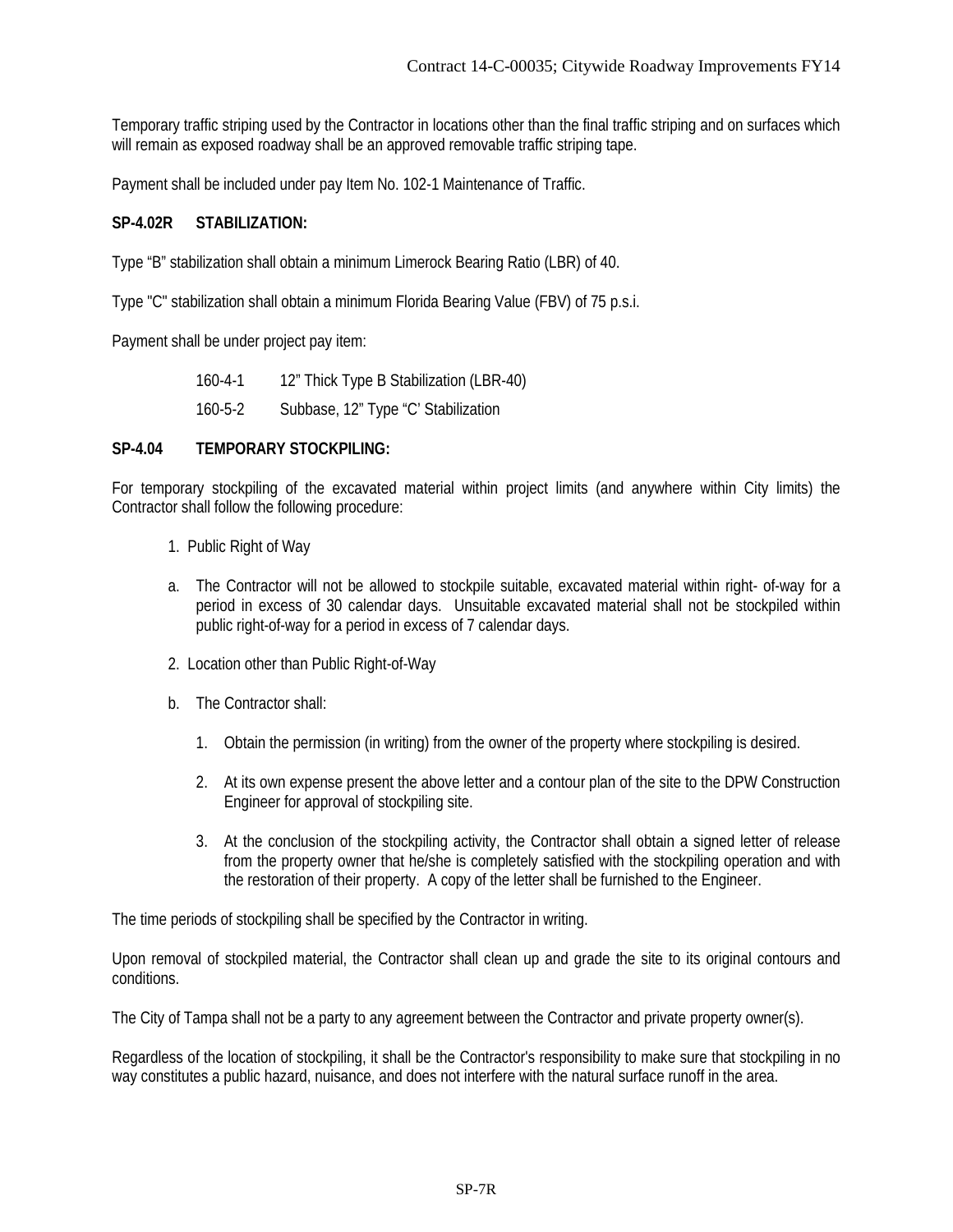## **SP-4.05R DEWATERING:**

Any dewatering related to these projects will not be a separate bid item. The cost shall be included in the project pay items(s) associated with the work requiring the dewatering.

## **SP-5.01 UTILITY PROTECTION CONSIDERATIONS:**

The Contractor shall protect all utilities and other facilities within and adjacent to the construction as covered in Section G- 1.03, unless a utility firm has conclusively indicated, or such is shown on the plans, that the certain adjustment, removal, reconstruction, or protection of the utility's facility will be performed by that respective utility.

The Contractor shall make every effort to protect all water mains. If the main is damaged or lost, the Contractor shall replace the affected line in strict accordance with the City of Tampa Water Department Specifications and Construction Standards, latest edition, at no extra cost to the City, and he shall assure that service is maintained at all times.

The Contractor shall make every effort to protect all sanitary sewer lines. If the main is damaged or lost, the Contractor shall replace the affected line in strict accordance with the City of Tampa Wastewater Department Specifications and Construction Standards, latest edition, at no extra cost to the City.

It will be the Contractor's responsibility to preserve all existing sanitary sewer services without interruption during the construction of storm sewers or the repairs or reconstruction of sanitary sewers.

When the construction of storm sewers, repair or reconstruction of sanitary sewers has been completed, all temporary connections shall be removed. Sewers shall be cleaned of all settled solids.

The cost of handling sanitary sewers during construction, including cost of all labor, materials, and equipment or other items incidental to completing the job, shall be included in the contract price as bid for the contract items and no separate payment shall be made.

It will be the Contractors responsibility to preserve all existing ditches, swales, force main, gravity main, laterals, etc., and other stormwater appurtenances and facilities pertaining thereto whether owned or controlled by City, other governmental bodies or privately owned by individuals, firms or corporations.

Any temporary measures constructed shall first be approved by the Engineer. The cost of such temporary measures shall be included in the contract price bid for storm sewer items and no separate payment shall be made.

The Contractor shall furnish, install, and remove sheeting and shoring and other protective measures as may be necessary to satisfactorily accomplish the construction of this project. The cost of such sheeting and shoring and other protective measures shall be included in the unit prices as bid for the storm sewer items and no separate payment shall be made.

## **SP-5.02R ADJUSTMENT OF UTILITIES AND PUBLIC SERVICE INSTALLATIONS:**

Storm and sanitary sewer manhole covers, valve covers or boxes, water meter boxes, and vaults located within the limits of construction of the pavement or sidewalk area to be constructed, reconstructed or overlaid shall be relocated or adjusted by the Contractor to conform with the new pavement or sidewalk elevation as a part of the work of constructing or reconstructing the pavement or sidewalk. The payment of Manholes and Water Valves will be paid separately, under pay items of Manhole and Valve adjustment pay items.

Appurtenances of other utilities will be relocated or adjusted by the utility company owning or having jurisdiction over the respective utility.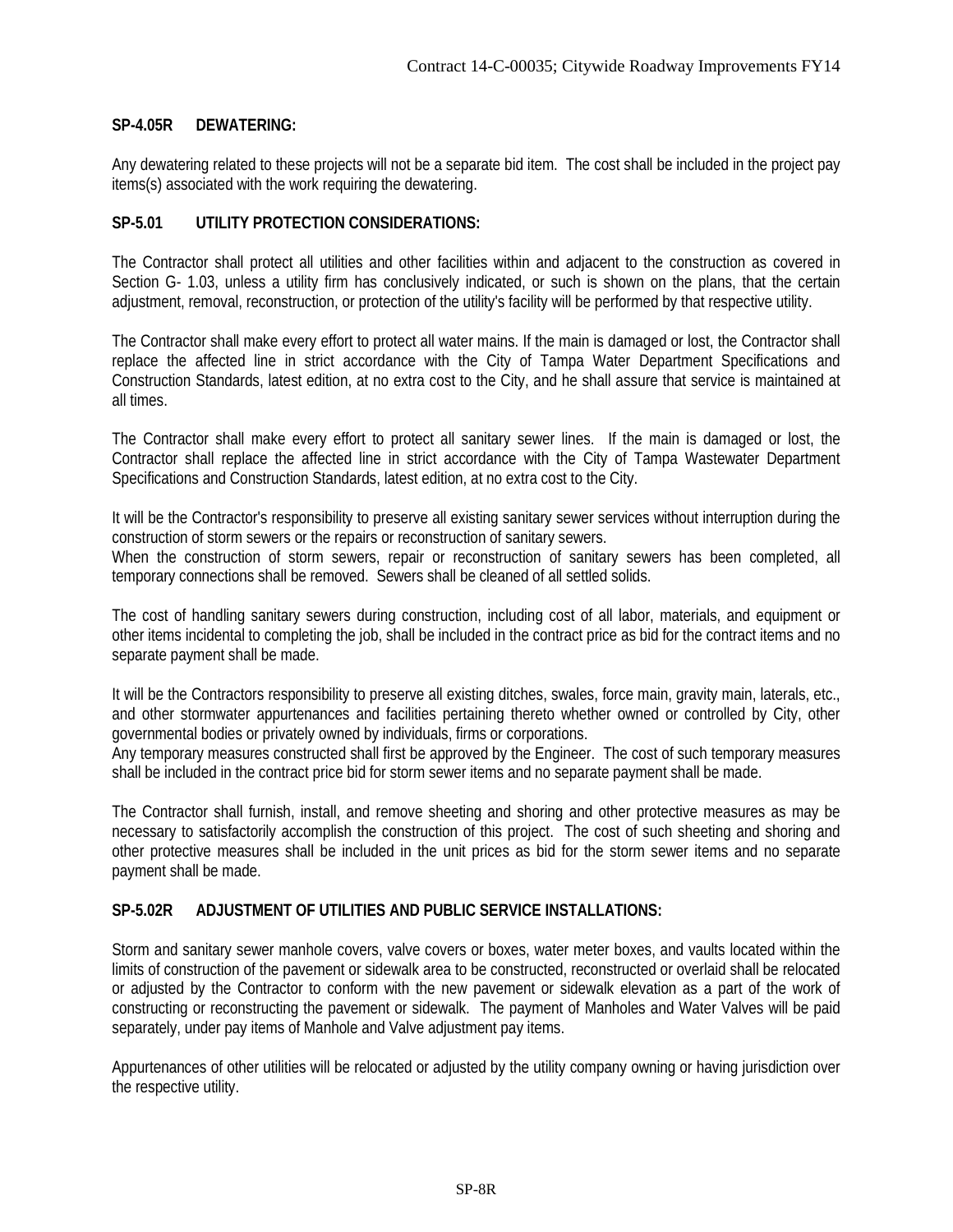# **SP-5.03 REMOVAL OR ADJUSTMENT OF PUBLIC UTILITIES:**

The City will make necessary arrangements with public utility owners, other than City of Tampa Water and Sanitary Sewers, for removal or adjustments of existing utilities, whether shown or not shown on the plans, where such removal or adjustment is determined by the Engineer to be essential to the performance of the required construction, provided normal construction procedures are used by the Contractor.

Relocations or adjustments requested by the Contractor on the basis of the use of a particular method of construction or a particular type of equipment shall not be considered as being essential to the construction of the project if other commonly used methods or equipment could be employed without the necessity of relocating or adjusting the utility. The Engineer will determine the responsibility for any such adjustment of utilities.

Relocations or adjustments requested for the Contractor's convenience or because of delivery of materials to the job site shall be the responsibility of and at the expense of the Contractor.

The Contractor shall be required to coordinate its activities with relocation work by the utilities. A relocation work plan will be provided to the Contractor at the project pre-construction meeting. This schedule may be adjusted to "fit" the Contractor's proposed schedule, but it will include periods during which the Contractor's ability to perform work in the relocation area will be limited, with no additional compensation.

## **SP-6.01 USE OF CITY WATER SYSTEM:**

Contractor shall obtain and utilize a Tampa Water Department portable meter when obtaining water from the City system.

## **SP-7.02 SANITARY SEWER HOUSE LATERAL EXTENSION:**

The Contractor furnish all materials and equipment, construct, test, and maintain sanitary sewer house lateral extensions as shown on the Plans, specified, and directed by the Engineer.

The work includes all excavation, backfill, sheeting, shoring, bracing, dewatering, removal of sidewalks driveways, curbs, curb and gutter, permanent pavement, piping, fittings and adapters, PVC or brass cleanouts (one per extension) disposal of surplus excavated material, protection or repair of utilities, house services, trees and shrubs, culverts and other storm sewage facilities, and all other work incidental to the sanitary sewer house lateral relocation, complete in place, as shown on the Plans, specified and directed by the Construction Engineer.

The number of sanitary sewer lateral extensions to be measured for payment will be the actual number of sanitary sewer house laterals extended.

Payment shall be made under:

| Item No. SP-7.02 | <b>Sanitary Sewer House</b> | FА |
|------------------|-----------------------------|----|
|                  | Lateral Extension           |    |

## **SP-8.04 REINFORCED CONCRETE PIPE/BOX:**

All reinforced concrete pipe, reinforced concrete arch culverts, storm drain, and sewer pipe, all reinforced concrete elliptical pipe and all pre-cast reinforced concrete box sections shall be inspected and accepted by a testing laboratory approved by the Engineer.

Each pipe/box shall bear the stamp of acceptance of the testing laboratory and the Engineer shall be supplied with a copy of each inspection report, including a certification of "D-load", absorption test and conformance to the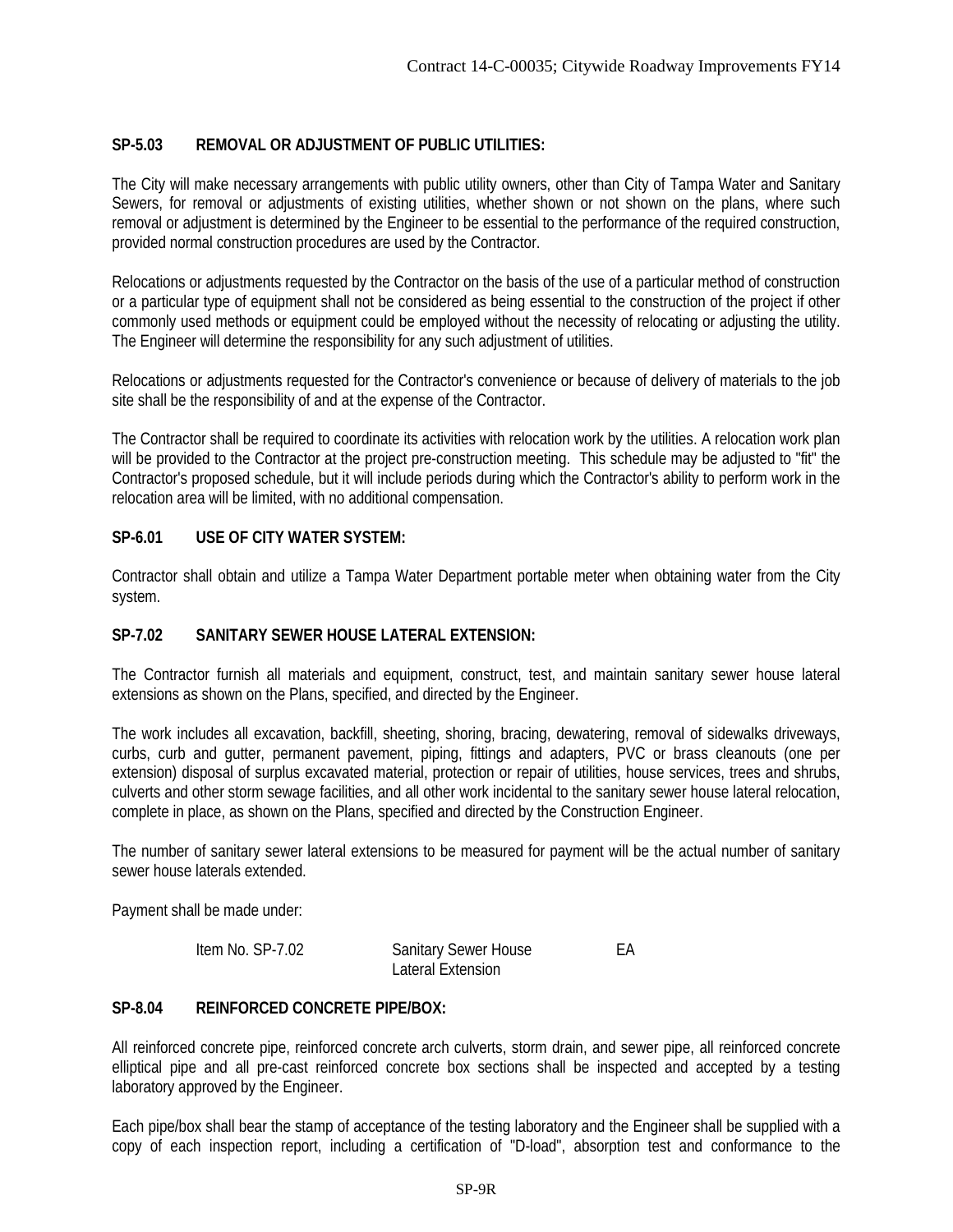dimensional and all other designations of ASTM specifications. The cost of such inspection services shall be included in the unit prices for the respective pipe/box items.

Unless specified otherwise on plans, or directed by the Engineer, all storm sewer and culvert pipes shall be ASTM Class III, B wall thickness. All steel shall be grade 60.

All joints in elliptical concrete pipe and round R.C.P. shall be provided with filter fabric or concrete jacket as per D.O.T. Standard Index No. 280 and as directed by the Engineer. Filter fabric shall be provided at all joints, except the last two joints not supported by a structure; these joints shall be provided with a concrete collar.

The cost of the filter fabric jackets and concrete collars shall be included in the unit cost of pipe. No extra payment will be paid for such jackets or collars.

All round and elliptical reinforced concrete pipe and all pre-cast concrete box sections shall be manufactured and installed without lift holes. The Contractor shall install the pipe/box with the use of slings, hooks or other methods approved by the Engineer.

All round and elliptical reinforced concrete pipe shall be manufactured without visible corrugations on the internal wall. Any pipe with visible corrugations on the internal wall shall be rejected.

## **SP-8.06R DRAINAGE STRUCTURES:**

- 1. All inlets and manholes shall, unless otherwise directed by the Engineer, be constructed as per design plans and applicable design standards. All manholes shall be Traffic Bearing type. It shall be the responsibility of the Contractor to assure that the designated sizes of the drainage structures meet the following criteria:
	- a. The minimum distance from the top of the opening for the highest pipe to the bottom of the top slab shall be ten inches (10"); 12"+ from top of pipe to bottom of top slab, before "stack" is used.
	- b. The minimum diameter for stacks shall be as follows:

Twenty-four inches (24") for four feet (4') heights, Thirty-six inches (36") for four feet (4') to six feet (6') heights, and Forty-eight inches (48") for heights over six feet (6').

The stacks shall be symmetrical about the openings, five inches (5") minimum wall thickness, reinforced, and keyed (unless constructed of brick) as per the appropriate FDOT standard.

- c. The minimum distance between pipe openings shall be nine inches (9").
- d. For four-sided structures having openings in one or more corners, individual shop drawings must be submitted for prior approval.
- 2. If warranted by field conditions and directed by the Engineer, the Contractor shall, at such locations, construct rectangular brick drainage structures (in place of concrete drainage structures), according to the standards specified below:

Brick construction shall be as follows:

- a. Wall thickness minimum eight inches (8") up to eight feet (8') height, unless specified otherwise.
- b. Wall thickness minimum twelve inches (12") up to twelve feet (12') height, unless specified otherwise.
- c. Brick shall be laid in 1:2 (Portland cement-sand) mortar.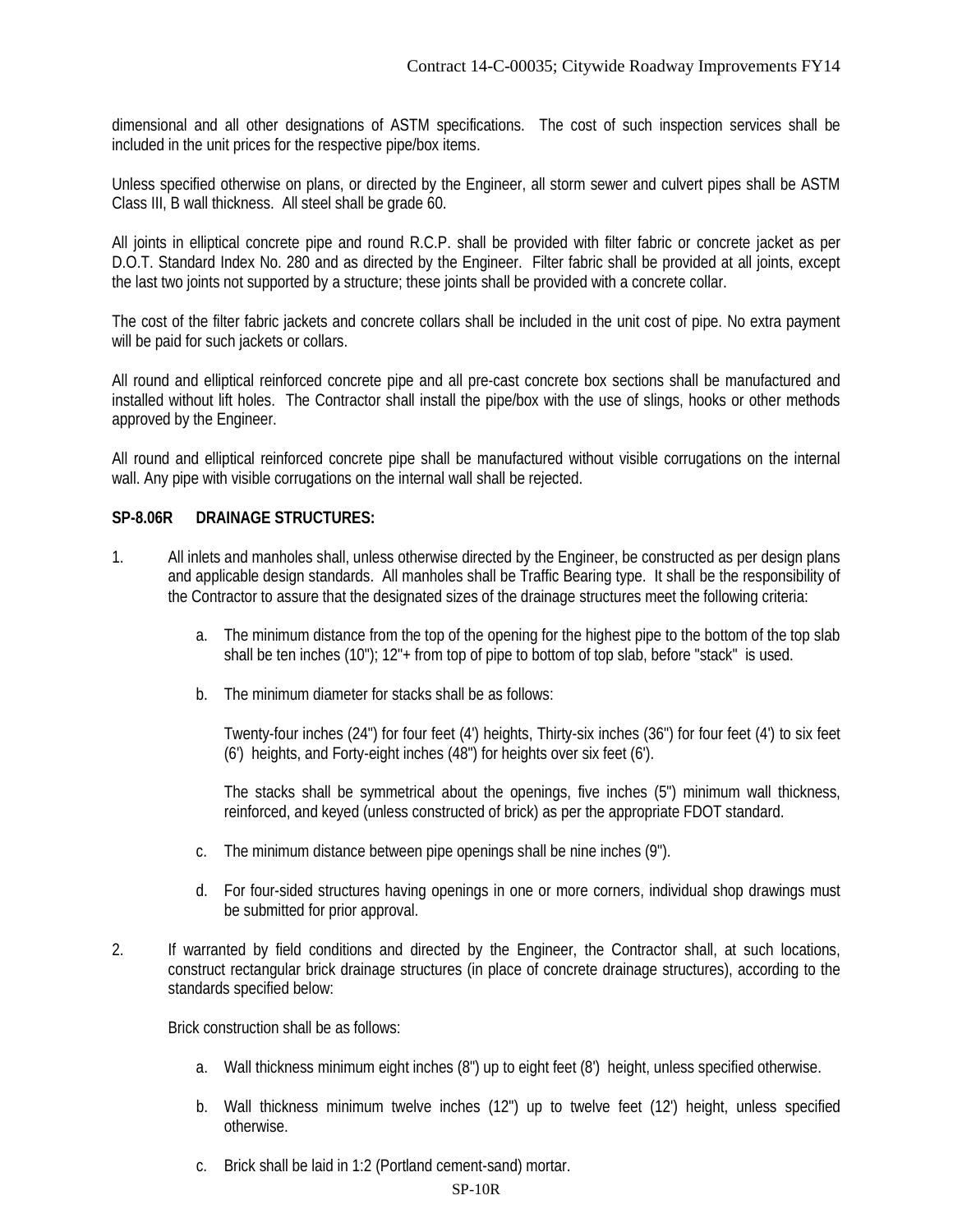- d. Before laying the bricks in mortar, the bricks shall be thoroughly sprinkled with clean water (not to saturation extent).
- e. Brick for manhole and inlet structures shall be laid in stretcher courses, with every sixth course a header course.
- f. All brick structures shall be plastered smooth inside and outside with 1/2" thick, 1:2 (Portland cement-sand) mortar.
- g. No "unsound" brick shall be used. As a test, if a light hammer blow, with the brick held lightly in hand, does not produce a uniform crisp ringing sound, the brick shall be construed to have crack(s), or otherwise unsound and shall be rejected.
- h. All bricks shall be solid clay.
- 3. No additional compensation shall be paid for brick structures.
- 4. For all types of manholes, the top and bottom slabs shall be as per applicable D.O.T. standards, even if brick is allowed to be used in the manhole walls. The following criteria shall apply to slab thicknesses and steel reinforcements:
	- a. Top and bottom slabs shall have the same thicknesses and reinforcements in any manhole structure.
	- b. The minimum slab thickness and reinforcement shall be: 8" thick and #6 bars at 6" centers both ways.
	- c. 4'x6' or larger manholes including circular manholes with inside diameter of 5.0' or larger shall have 10" thick slabs with #7 bars at 6" centers both ways.
	- d. Unless specified on the plans, four sided structures with both inside dimensions in excess of 8.0' and circular structures with inside diameter in excess of 8.0' shall not be covered by D.O.T. and the above criteria.
- 5. All grate inlets shall conform to the City of Tampa design standards.
- 6. Grates on inlets, as well as all other structures, shall be Traffic Bearing Type, unless specified otherwise, and subject to approval of the Engineer. All grate inlets shall be fitted with an approved metal frame at the top to seat the grates.
- 7. All Type-P manholes shall be bid at one average unit price regardless of size and shape. Similarly, all Type-J manholes will be bid at one average unit price regardless of size and shape unless indicated otherwise in the proposal.
- 8. Vertical support columns (one in case of Type 5 inlet) shall be constructed by the contractor, as a part of the D.O.T. Type 5 and 6 curb inlets, where and as directed by the Engineer.
- 9. The Contractor, if so directed by the Engineer in order to better meet site requirements, shall construct B-S-1, B-R-2, B-V-1, or B-R-1 type curb inlets in lieu of D.O.T. Type 5 and 6 curb inlets and vice-versa without additional cost to the City. P-5 and P-6 inlets shall have 3'-6" x 3'-6" substructures unless oversize pipe is to be accommodated or otherwise directed by the Engineer.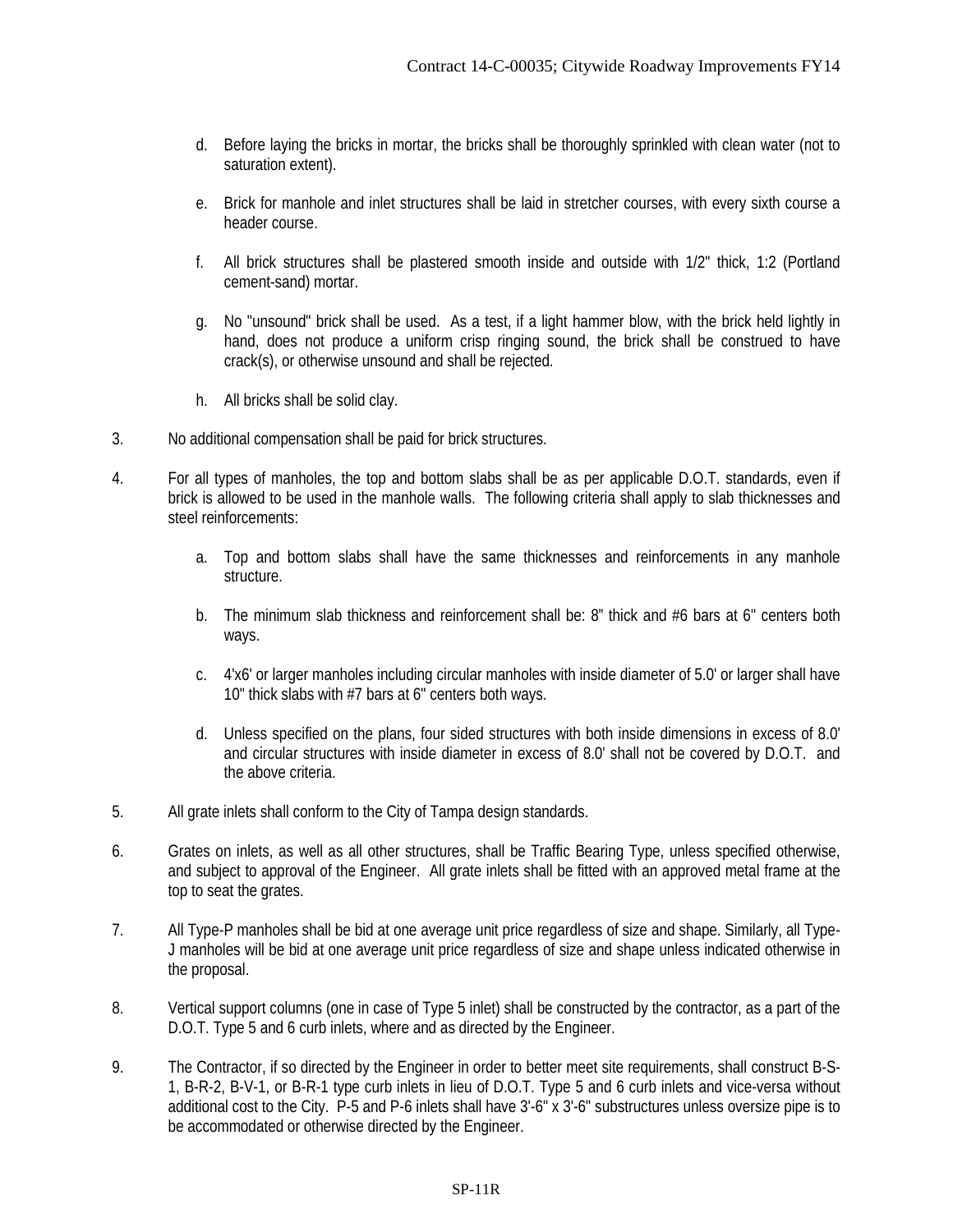Side openings in curb and grate type inlets may be specified in the plans to meet site conditions. The Contractor shall provide such opening without any additional cost.

- 10. When precast drainage structures are requested as substitutions for poured in place concrete structures, Contractor shall meet the following additional requirements:
	- a. Minimum height of the base structure (manhole or inlet barrel) unless restricted by design, shall be 5'-0" before extending the structure height by another precast "barrel". The minimum height of the top (extension) precast "barrel" shall be 1'-6". "Barrel" extensions of less than 1'-6" height shall be cast in place with continuous reinforcement.
	- b. Four-side structures may be considered as an alternate to circular structures, but not the reverse.
	- c. For City type curb inlets, unless specified otherwise, directed by the Engineer, or to accommodate larger pipes, the Contractor may use 3'x4' (inside dimensions) substructures. This structure shall have same slab and wall thicknesses and steel reinforcing as specified for "Type E" grate inlet.
	- d. When circular structures are precast in accordance with ASTM C478, the following limitations will apply:
		- (i) Maximum inside diameter shall not exceed 96".
		- (ii) Minimum wall thickness for 42" and 48" diameter substructures shall be 6"; 7" for 72" diameter, 8" for 84" and 96" diameters.
		- (iii) Vertical reinforcement in walls shall be equal in area to the required circumferential reinforcement area. Reinforcement spacing shall not exceed 12" O.C. in either direction.
	- e. The location of the pipe holes and adequate basic substructures height, unless directed otherwise by the Engineer, shall be the responsibility of the Contractor.
	- f. Contractor shall submit shop drawings only as specified below:
		- (i) One each-typical for different type of structures.
		- (ii) For structures directed by the Engineer, and/or requiring change with respect to design plans, or as otherwise required by these specifications.
	- g. No compensation shall be paid to the Contractor for precast drainage structures which are unusable due to site conditions or changes in plans.
	- h. Provide material testing acceptance reports by a licensed private laboratory verifying:
		- (i) That the structures were constructed in accordance with detail shown on the plans and/or typical Drawings.
		- (ii) Specific reference shall be made to the exact design criteria adhered to; if more than one, identify which criteria applies to which structures.
		- (iii) Identify the project title, project number, file number, date cast, structure, plan sheet number and station.
		- (iv) Reinforcement size, spacing, amount and cover.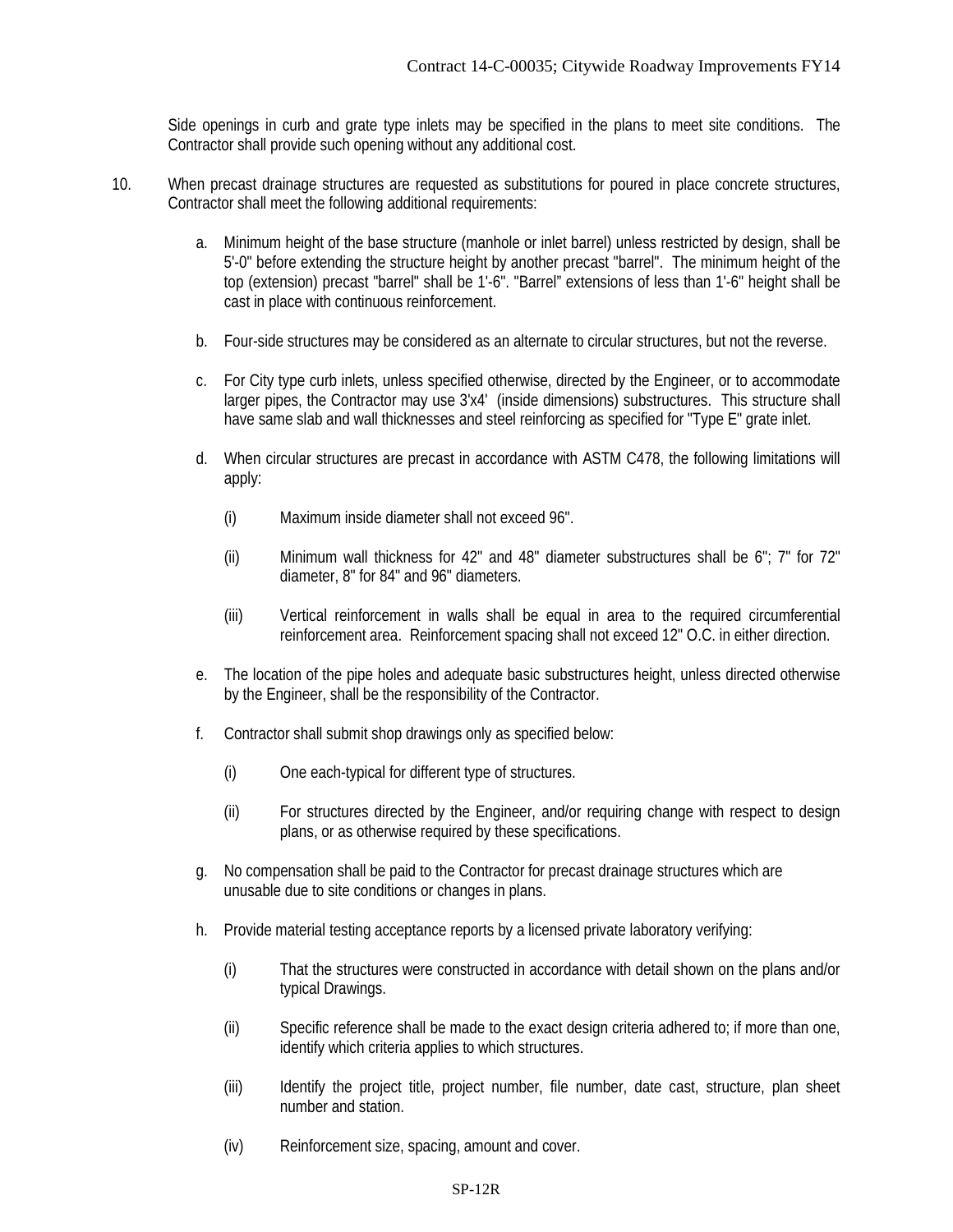- (v) Concrete placement, curing and strength.
- (vi) The testing laboratory stamp shall be placed on each structure prior to shipment.
- 11. All manhole and inlet structures shall be set on a minimum of a 12-inch thick layer of compacted number 57 size coarse aggregate unless noted otherwise in the plans or specifications or unless the Engineer determines a thicker layer is required due to soil and/or water conditions.

Payment for the 12-inch thick layer of stone shall be included in the price of the structure. Payment for thicker layers of stone shall be from the Selected Bedding Material (Stone) pay item, if available, or as extra work.

12. When inlets are to be constructed on a curve, inlet tops shall be cast-in-place to match the radius of the curve.

# **SP-8.07R RIP-RAP:**

Bags made from synthetic fiber or material shall not be used for sand-cement rip-rap. The preferred bag material is jute.

Filter fabric shall be placed behind (adjacent to the soil) wherever rip rap is constructed.

Payment shall be made under:

Item No. 530-1 Rip Rap (Sand-Cement) C.Y.

# **SP-8.10 EROSION CONTROL PLAN:**

In addition to the requirements of Section 104, the Contractor shall be required to submit a project erosion control plan to the Engineer at the project preconstruction meeting. The erosion control plan shall indicate in detail all measures proposed by the Contractor to meet its erosion control obligations, including all items required to meet permitting conditions for the project. Any phasing of the project erosion control plan shall also be shown.

The cost of providing, revising and updating the project erosion control plan shall be included in the costs of the various project pay items and no separate payment shall be made.

# **SP-8.12R DRAINAGE STRUCTURE AND PIPE BEDDING:**

The Contractor shall furnish and install a 12-inch thick foundation rock bed consisting of #57 FDOT stone under all stormwater inlets, manholes, and mitered end sections. Foundation rock shall be fully wrapped with filter fabric.

The Contractor shall furnish and install pipe bedding consisting of #57 FDOT stone or other crushed stone material as approved by the Engineer under all stormwater pipes. Bedding material shall extend below and beside the pipe as per City of Tampa Sanitary Sewer drawings and shall be fully wrapped with filter fabric.

Full compensation for all materials, equipment, labor, and any incidentals necessary for placement of the foundation rock and/or pipe bedding including the furnishing and installation of filter fabric shall be included in the unit price of the pipe pay item and no separate payment shall be made.

# **SP-9.01 EXISTING SIDEWALKS, DRIVEWAYS AND PARKING AREAS:**

The Contractor shall match existing sidewalks, driveways and parking areas (concrete or asphalt) when possible. At locations where existing sidewalks and driveways are not at the same elevations as the new grades, the Contractor may be required to reconstruct a portion of the sidewalk or driveway as directed by the Engineer. (When existing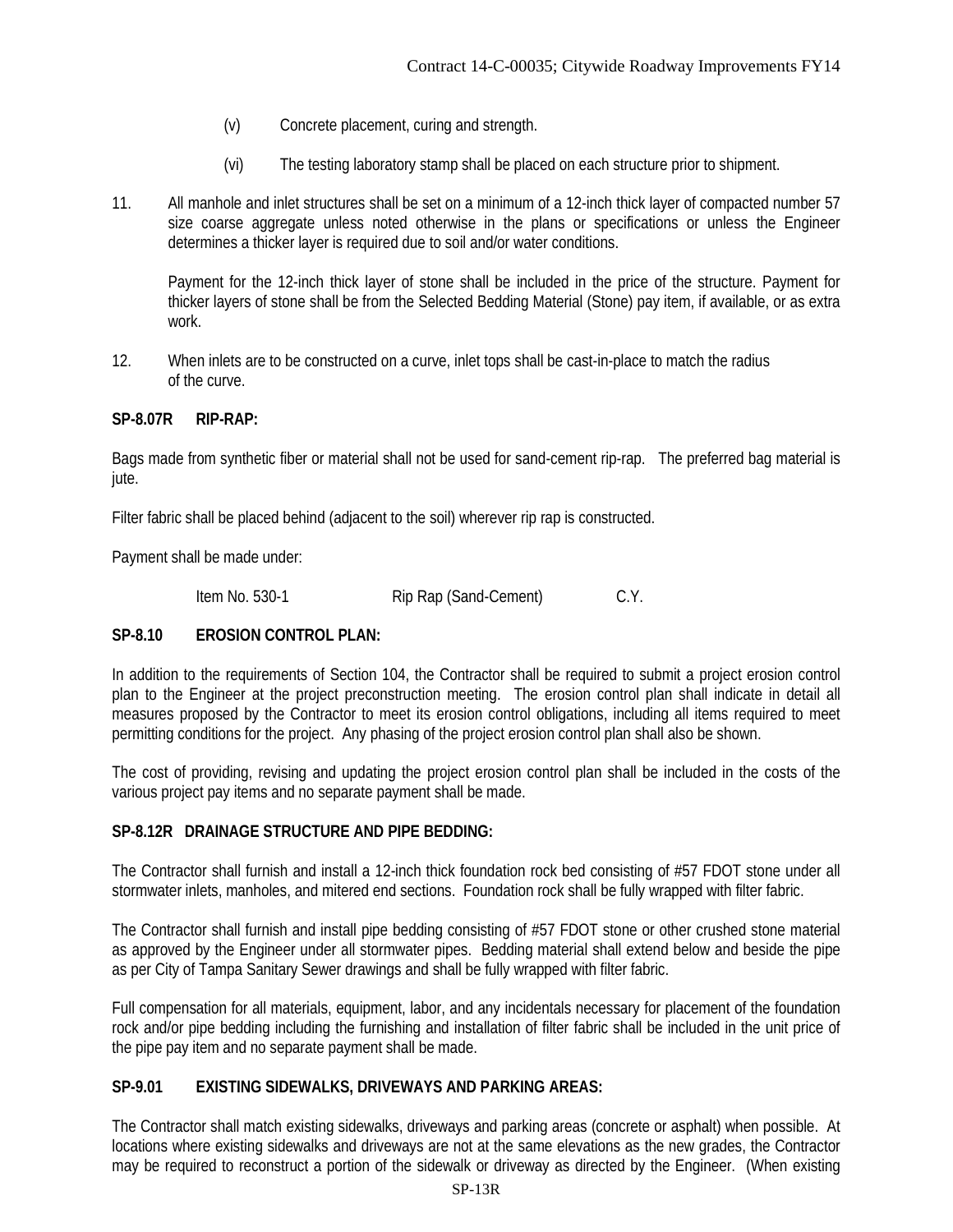driveway is of asphalt type, a base of 6" thickness shall be constructed with one (1) inch thick asphaltic concrete surface course.)

Payment will be made under the applicable project pay item for concrete sidewalk 4", concrete driveway 6", 6" base, and asphaltic surface course. There will be no payment if existing sidewalks or driveways must be reconstructed due to negligence of the Contractor.

## **SP-9.03 PAVEMENT REPLACEMENT AND TOTAL RESTORATION:**

No partial payment will be made for drainage structures, i.e., manholes, inlets, outfall structures, etc., and sanitary sewer, water or other reconstructed facilities until the total street replacement and complete restoration have been finished and accepted.

The limerock base shall be sealed and covered in accordance with F.D.O.T. Specifications, Section 300-2.2. Bare sand cover material will not be allowed unless the surface paving is scheduled and committed to be done no later than one week after the sealing. The Contractor shall keep the cover material surface in good condition and will not receive extra compensation for the cover material.

# **SP-9.04 CONCRETE CURB OR CURB-AND-GUTTER:**

Expansion joints in concrete curb or curb-and-gutter shall be placed at all inlets, radius points, horizontal and vertical points of intersection (P.I.'s), and as otherwise directed by the Engineer. They shall be located at intervals of 100 feet between other expansion joints or ends of a run.

## **SP-9.05R ASPHALT LEVELING COURSE:**

The Contractor shall provide Type S-I or S-III Asphaltic Concrete Leveling as directed by the Engineer. This item shall be used on an as-needed or contingency basis, and shall be furnished and installed by the Contractor.

Payment for asphalt levelling shall be made under:

| Item No. SP-9.05 | <b>Asphalt Levelling Course</b> |  |
|------------------|---------------------------------|--|
|                  |                                 |  |

## **SP-9.06 PAVEMENT MIX DESIGNS:**

The Contractor shall submit to the Engineer a mix design which has been approved by the FDOT within the previous twelve months, and which has been assigned an FDOT Quality Assurance Number, for each type of asphaltic pavement to be used on the project. The Engineer may, at its discretion, approve mix designs not meeting the above stipulations.

#### **SP-9.07 USE OF RECLAIMED ASPHALT:**

Delete Subarticle 331-2.2.4 and replace with the following:

Reclaimed asphalt pavement may be used as a component material of the bituminous mixture, subject to the following restrictions:

> 1. The Contractor shall be responsible for the design of asphalt mixes which incorporate reclaimed asphalt pavement as a component part.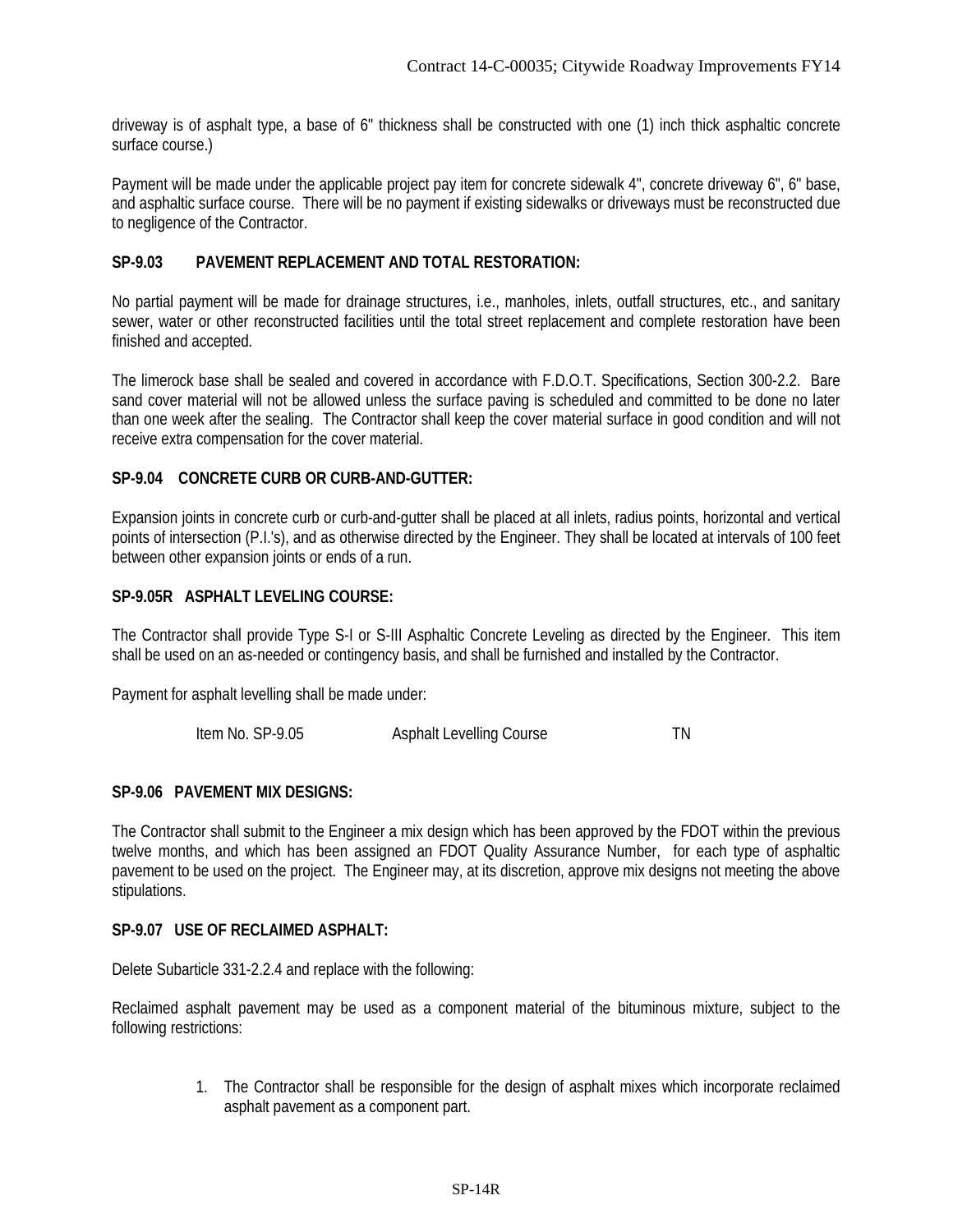- 2. Reclaimed asphalt pavement shall not exceed thirty (30) percent by weight of total aggregates for asphalt base courses, nor more than twenty (20) percent by weight of total aggregates for structural and leveling courses.
- 3. Any reclaimed asphalt pavement exceeding the stated limits may be considered for acceptance providing all of the following criteria are confirmed:
	- a. The reclaimed asphalt pavement mix design shall be submitted two (2) weeks prior to paving.
	- b. The Contractor shall provide documentation that the proposed mix is a current approved mix by the FDOT Materials Office.
	- c. The proposed mix design must have written approval from the Engineer.
- 4. Acceptance of the mix shall meet all applicable requirements of Section 331, as modified by the DPW Technical Specifications.

## **SP-9.09 PEDESTRIAN RAMPS:**

All pedestrian ramps constructed in new sidewalk under Section 522 of that Technical Specifications shall comply with F.D.O.T. ROADWAY AND TRAFFIC DESIGN STANDARDS Index No. 304 and 310, except that Detectable Warning Strips, a.k.a., domes, for District Seven Construction and Maintenance should be either inset ceramic tiles or thermoplastic detectable warning strips. These warning surfaces shall be provided by the following vendors/manufacturers or as approved by the Engineer.

- Inline Truncated Dome EZ Tile supplied by Professional Pavement Products
- Topmark supplied by Flint Trading
- Vanguard Truncated Dom supplied by Vanguard

Payment for ramps in existing sidewalk shall be made under:

Item No. 523-1 Pedestrian Ramps EA

# **SP-9.13 REMOVAL OF BRICK PAVEMENT**

Work shall consist of all labor, equipment, materials, and incidentals required for complete removal of brick pavement where shown in the plans or ordered by the Engineer to be removed or where required to be removed because of the construction operations. Contractor shall palletize and wrap brick in plastic sheeting. Pallets of plastic wrapped bricks shall be delivered to the City of Tampa's designated facility. Contractor is responsible for loss, theft, vandalism, or careless handling from the time of removal until Final Acceptance of the work.

Payment shall be paid under:

Item No. SP-9.13 Removal of Brick Pavement S.Y.

# **SP-9.14 REMOVAL AND/OR INSTALLATION OF BRICK PAVEMENT**

Work shall consist of all labor, equipment, materials, and incidentals required for removal and/or installation of brick pavement, including base and leveling sand, as shown in the plans or directed by the Engineer. For installation only work the bricks shall be supplied by the City of Tampa. Contractor shall be responsible for loss, theft, vandalism, or careless handling of all on-site bricks until Final Acceptance of the work.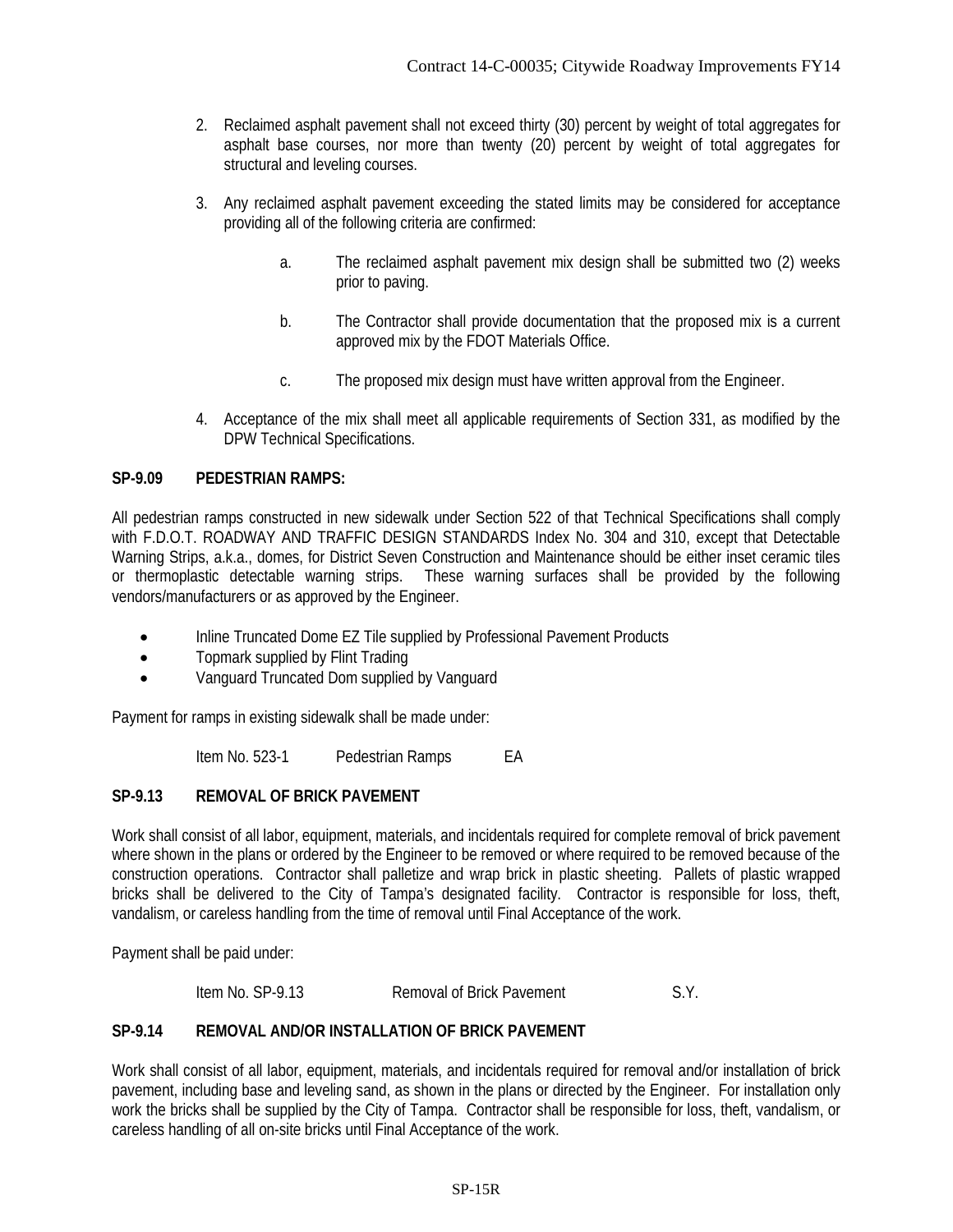# Subgrade:

This work consists of bringing the area to be repaved to a subgrade conforming to the required grade and cross section surface of uniform density ready to receive the base course. This is to be accomplished by excavating or backfilling as needed, shaping, and then rolling the entire area with an approved self-propelled tandem roller weighing not less than 8 tons. Shaping and rolling to continue until subgrade has been properly prepared and shows that no further compaction of any practical benefit would result from continued rolling. It shall be tested as to cross section, crown, and elevation. After being properly prepared, it shall be so maintained until the base course is constructed. A completed subgrade shall be maintained sufficiently in advance of the base course operations to permit of proper control. Any part of the subgrade area inaccessible to the roller shall be thoroughly compacted by hand or power tamping in a manner acceptable to the engineer. Subgrade shall be minimum 12" and be compacted to 98% per AASHTO T-180.

# Base:

This work consists of placing 10" of crushed concrete base material atop the prepared and accepted subgrade. The base will be placed in at least two lifts. The 10" crushed concrete will have a minimum LBR of 100 and will be compacted to 98% per AASHTO T-180.

Where a base is encountered under brick pavement, it shall be restored to the same thickness with the approved crushed concrete material before relaying the brick pavement.

# Sand Cushion:

A sand cushion shall be constructed on all completed bases for vitrified brick pavement. The sand cushion shall be sharp sand composed of clean sand, free from clay, loam and other foreign matter, and shall be constructed to a uniform thickness of 1-inch upon the completed crushed concrete base. The sand cushion shall be shaped to a true surface parallel to the required surface of the pavement when finished. The sand cushion shall be prepared at least 25-feet in advance of laying the brick, where possible. Care shall be exercised that the sand cushion is not disturbed or compacted until the brick are in place and ready for rolling.

# Vitrified Brick Pavement:

Vitrified brick pavement shall be re-laid at locations called for by replacement schedule for street paving disturbed by construction operations, as shown on the plans. Vitrified brick pavement shall be re-laid on a completed base with a sand cushion and only clean whole, sound brick shall be used. Acceptable brick removed from the disturbed areas removed by the contractor and/or removed from the City of Tampa stock pile, will be used for this repaving and shall not be hauled or moved by the contractor for use elsewhere unless directed by the engineer.

The brick shall be laid in straight courses, flat on the prepared sand cushion, with the better side of face upward. The brick shall be laid in close contact and the joints of each course shall be uniformly staggered with respect to adjacent courses. Whole brick shall be used except in starting or finishing a course and in fitting brick pavement around manhole tops or other structures. In general, not less than one-fourth of brick shall be used in batting.

A timber straight edge shall be driven against every fourth course of brick by light blows with sledge or maul to straighten the lines and eliminate appreciable space between bricks.

The surfaces shall be swept clean and rolled with a tandem static roller weighing not less than 5 nor more than 8 tons in a manner to firmly and uniformly embed each brick in the sand cushion so that the completed pavement shall conform to the required crown, grade, and cross section.

The joints of the vitrified brick pavement replacement shall then be filled with a 1:4 sand/cement mixture and/or pure sand. If pure sand, the pure sand must be sealed with Surebond SB-1300 Sealer or approved equal. The 1:4 sand/cement mixture of mortar grout shall be "soupy" and swept in with street brooms or may be dry mixed, swept in with street brooms, consolidated by vibratory methods, and sufficiently moistened to ensure that cement sets. If "soupy" application is used, then Contractor will blot the joints with sand after sweeping application to remove excess grout.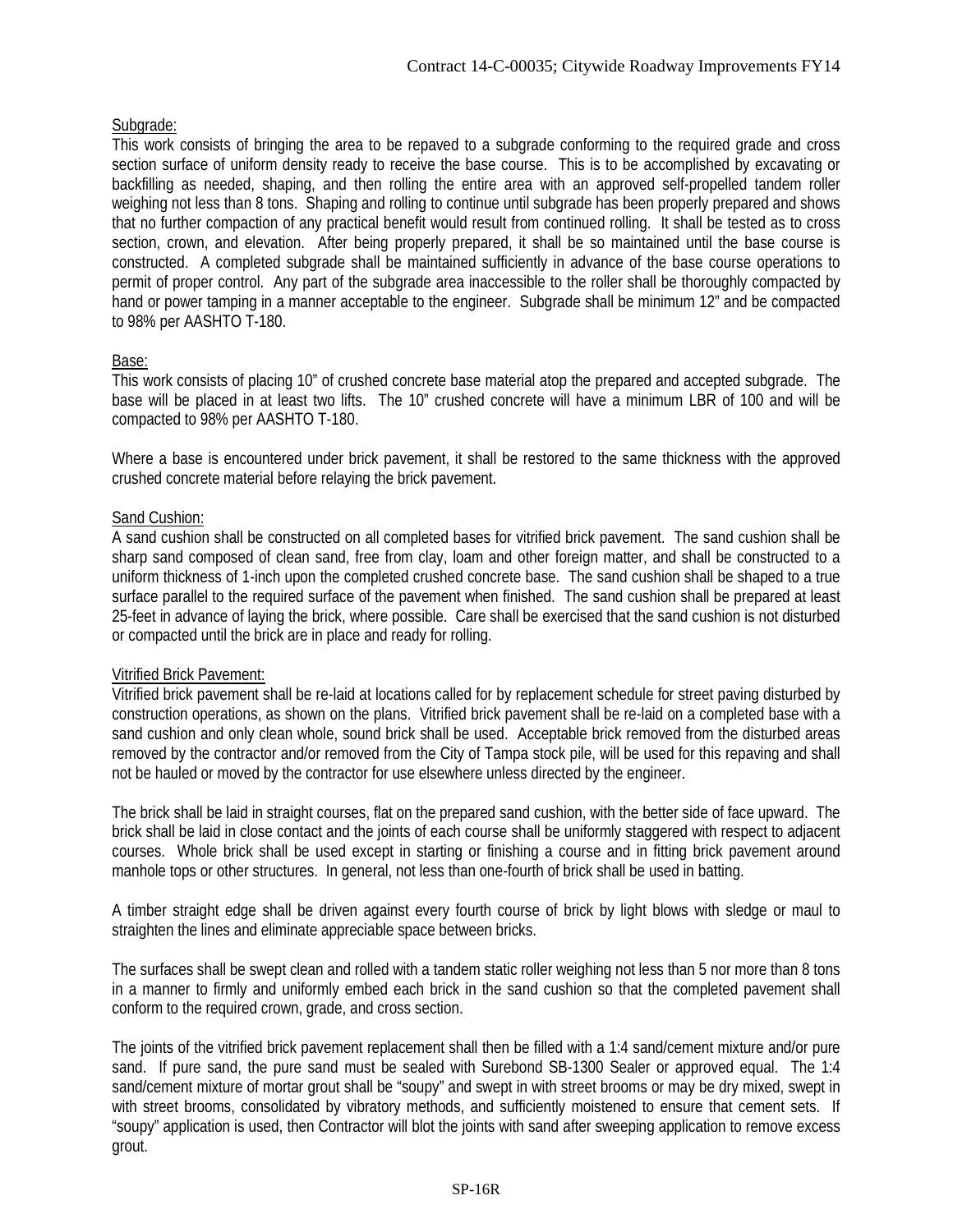The application of joint filler should take place immediately after laying the brick or as soon as possible thereafter to prevent joint from filling with other foreign matter.

Payment shall be made under:

| Item No. SP-9.14-1 | <b>Brick Pavement (Install Only)</b> | S.Y. |
|--------------------|--------------------------------------|------|
| Item No. SP-9.14-2 | Brick Pavement (Remove & Reinstall)  | S.Y. |

#### **SP-10.01R GRASSING AND/OR SODDING:**

Lawn, road shoulders, and all areas that do not have well established grass at the time of construction and are disturbed during construction may be grassed, as directed by the Engineer. All areas shall be properly prepared by removal of construction debris and rocks, and soil preparation and fertilization or placement of topsoil as directed by the Engineer. Lawn, road shoulders, and other locations where construction shall occur that are well maintained and show healthy grass at the time of construction, or where otherwise directed by the Engineer, shall be sodded with either Pensacola or Argentine Bahia Type or St. Augustine type sod as applicable.

All areas that have a potential for being eroded by flowing surface water shall be sodded as directed by the Engineer including 2' adjacent to the new pavement edges.

Payment shall be made under:

| ltem No. 575-1 | Solid Sod Bahia         | S.Y. |
|----------------|-------------------------|------|
| ltem No. 575-2 | Solid Sod St. Augustine | S.Y. |

## **SP-10.02 TREE REMOVAL:**

The work included in this Section consists of removal of all trees within the area of construction with trunks 5 inches or more in diameter. Tree removal shall comply with the City of Tampa Tree Ordinance. The Contractor will be responsible for obtaining the necessary permit(s) and paying the necessary fees.

All trees with trunks less than 5 inches in diameter are not included in this section. The cost of removing trees less than 5 inches in diameter shall be included within the various contract items and no additional payment shall be made.

The diameter of the trunk shall be determined by measuring the circumference of the trunk at a point 4.5 feet above the existing ground level and dividing by 3.14.

All stumps and roots shall be removed to a depth of at least 2 feet below the finished grade.

Disposal of timber, stumps, roots or any other material resulting from the tree removal operation shall be the sole responsibility of the Contractor. Such disposal shall have the approval of the Engineer. Payment shall be full compensation for all work, equipment, tools, labor, disposal and any incidentals required for completion of the work.

Payment shall be made under:

| Item No. SP-10.02.1 | Tree Removal 5" to 12"            | Each |
|---------------------|-----------------------------------|------|
| ltem No. SP-10.02.2 | Tree Removal >12" to 18" Diameter | Each |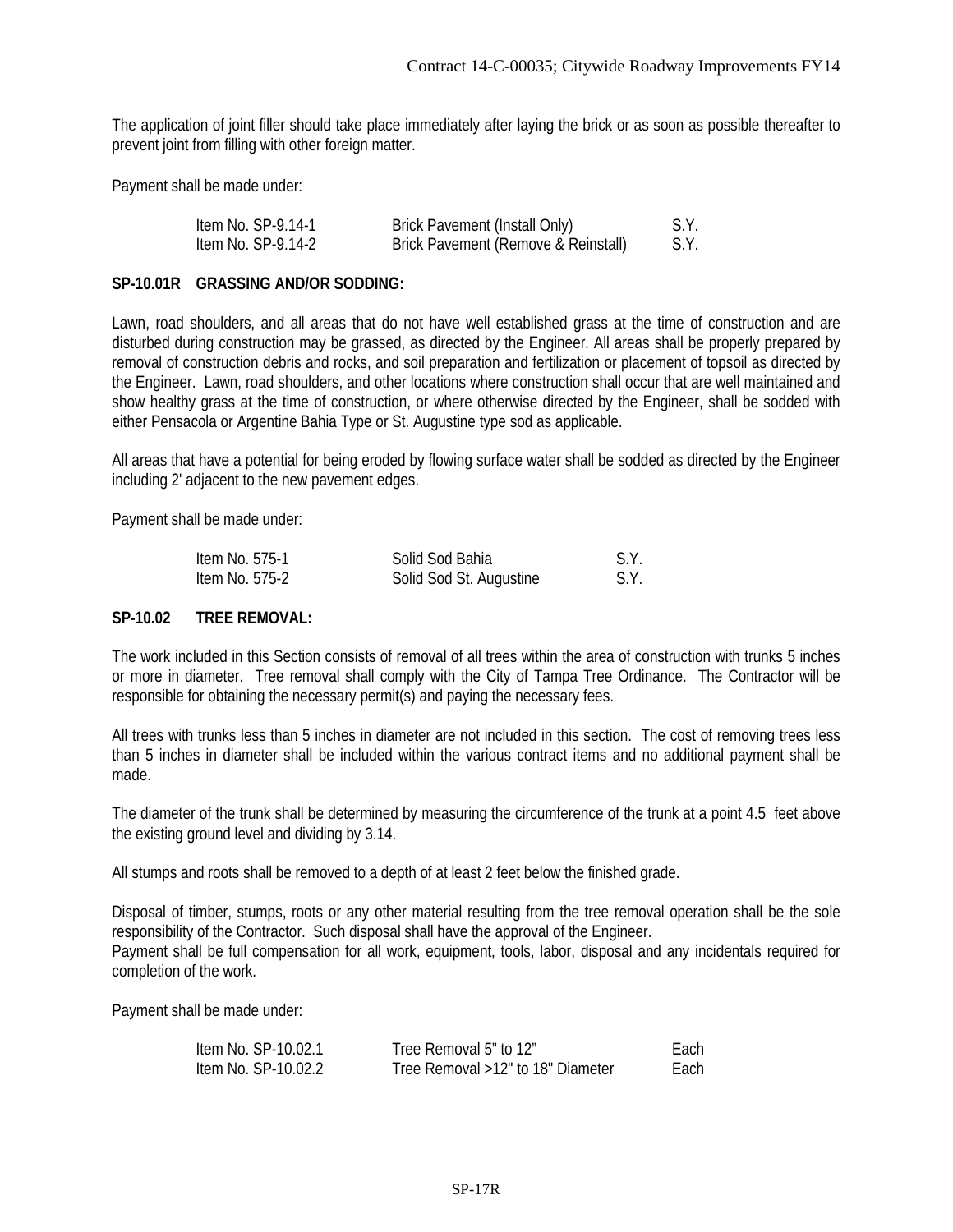## **SP-10.04 ROOT PRUNING:**

The Contractor shall make provisions for tree protection to the satisfaction of the Engineer prior to any excavation or clearing and grubbing. All applicable site inspections by the City of Tampa Parks Department and all permits required for tree work shall be obtained by the Contractor prior to commencing work.

The Contractor shall furnish all labor, materials, equipment and services necessary to prune the tree roots as shown on the plans, as specified, and as directed by the Engineer. The Contractor shall provide root pruning services only as shown on the plans and as directed by the Engineer.

All root pruning shall be performed by a qualified, licensed tree professional as approved by the Engineer. Root pruning shall be performed with a chain saw, stump grinder, trencher, Dasco root pruner or equal, as approved by the Engineer.

Root pruning along pipelines, manholes, inlets, and other underground appurtenances and structures will be included for payment under this contract item. The quantity of root pruning, in linear feet, to be measured for payment will be the actual length of root pruning performed within the limits shown on the plans, in the specifications, or as directed by the Engineer. Depth of root pruning shall be as directed by the Engineer.

All roots designated to be removed shall be severed at the perimeter of the designated protected radius leaving a smooth, uniform section at the remaining root end to prevent root damage. No excavation shall occur within the radius of the protected area.

The work includes all cutting, excavation, removal, hauling, and disposal of roots; filling, grading, mulching, barricading and other appurtenant work complete, in place. Payment shall be made under:

Item No. SP-10.04 Root Pruning L.F.

## **SP-10.06R REMOVAL AND RESTORATION OF LANDSCAPING:**

The Contractor shall remove any shrubbery, trees less than five (5) inches in diameter, other landscaping, walkways, planters, other landscaping, and irrigation systems which are in conflict with the proposed construction. These items shall be restored, relocated, and/or reconstructed as shown in the plans or as directed by the Engineer.

Cost of removing, restoring, relocating, and reconstructing the above items shall be included in the Clearing and Grubbing project pay item, no separate payment shall be made.

## **SP-10.07 TREE PROTECTION:**

Any existing trees shall be protected through the duration of this project as outlined in the Tree Protection Standards of the City of Tampa Site Clearing Ordinance.

Tree barricades shall be constructed and maintained at trees indicated on the plans as "to be protected" and/or as directed by the Engineer. Generally, barricades are to be placed ten (10) feet from the trunk of each protected tree.

Barricades shall be constructed of commercially available pine lumber, as follows: Vertical members shall be 2" x 2" or larger, generally spaced twelve (12) feet apart. Horizontal members shall consist of one (1) 1" x 2" board.

The Contractor shall provide the services of an approved licensed tree professional when it is necessary to trim or cut a branch from a tree.

Payment for tree protection shall be paid under:

Item No. SP10.07 Tree Barricade LF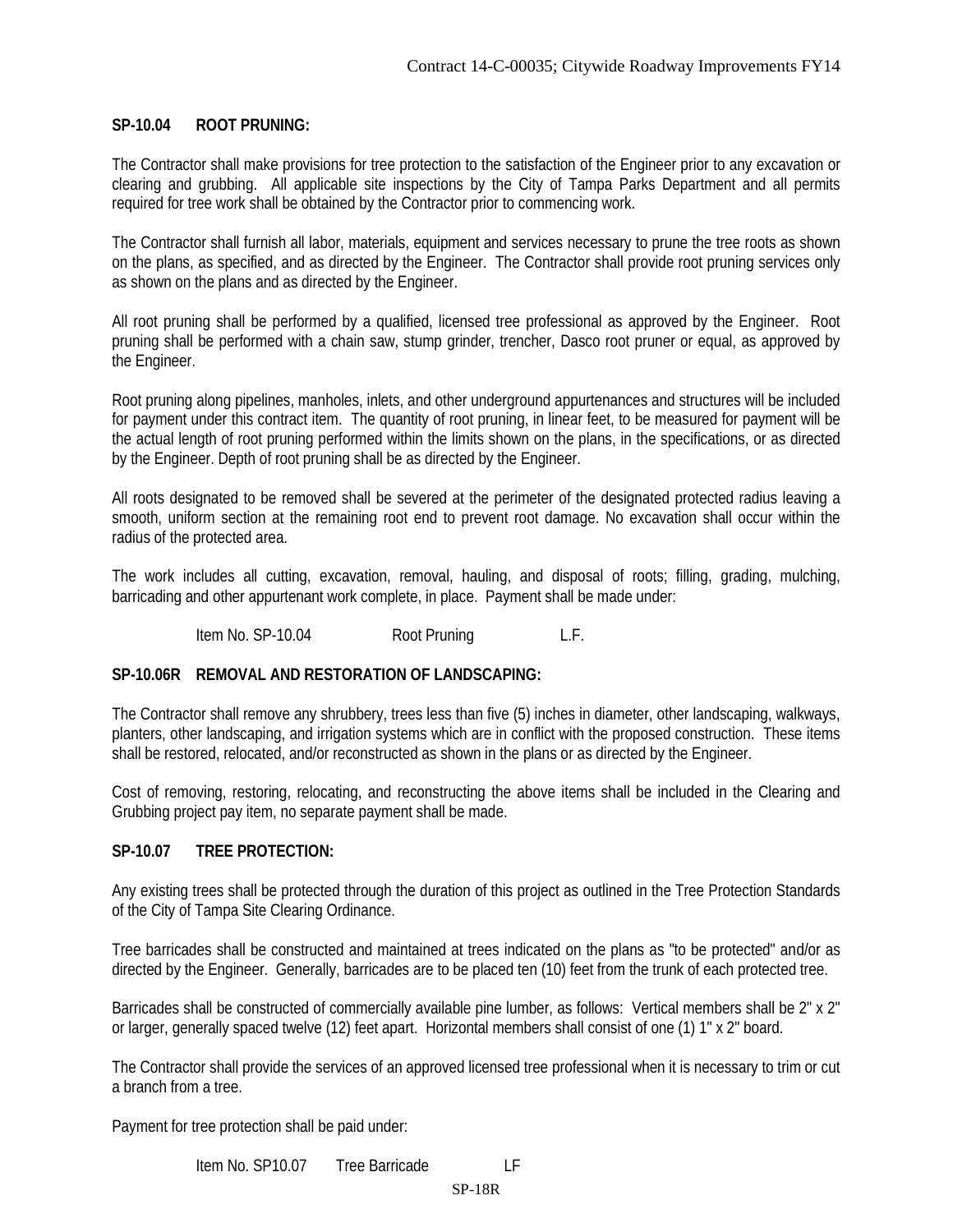# **SP-10.09R TREE TRIMMING:**

In addition to Tree Trimming required in the FDOT Standard Specification Section 110, the Contractor shall trim tree limbs and shrubbery to a height of 8 feet above sidewalks and to the right-of-way in the project area, and as directed by the Engineer.

Cost of trimming and disposal of these items shall be included in the project pay items and no separate payment shall be made.

# **SP-11.02 USE OF EXPLOSIVES:**

Explosives will not be used on the work except when authorized by the Engineer. The use of same, if authorized, shall conform to laws or ordinances which may pertain to the use of same and the utmost care will be exercised by the Contractor so as not to endanger life or property. The Contractor will assume full responsibility in connection with use of any explosives even though authorized. Explosives will not be stored within the City limits.

# **SP-11.05 WATER FOR DUST CONTROL:**

The work specified in this section consists of the application of water within the limits of construction of the project or on streets used as detour routes in connection with the project, in accordance with these specifications. All dust control operations shall be performed by the Contractor at the time, location, and in the amount ordered by the Engineer. The application of water shall be under the control of the Engineer at all times. No payment will be made for any work performed or water used to control dust where it is applied without authorization of the Engineer. Water ordered by the Engineer to be applied on Saturdays, Sundays, or legal holidays will be paid for at the contract unit price as bid for the time of dust control work involved and no additional compensation will be allowed therefore. Water used for dust control shall be free from pollution to the extent that its use will not constitute a nuisance or health hazard to anyone living in close proximity to the areas where it is used.

The quantity of water measured by an approved device or other means of determining the measurement of water as approved by the Engineer will be paid for at the contract unit price per thousand gallons for this item, which price and payment shall be full compensation for the cost of all materials, equipment and the work for watering.

Payment shall be made under:

Item No. SP-11.05 Water for Dust Control 1,000 Gal.

# **SP-11.07 RELOCATION OF EXISTING FENCE:**

The Contractor shall remove and relocate the existing fence as shown on the plans and as directed by the Engineer.

Payment shall be full compensation for all labor, materials, storage it necessary and equipment required to accomplish the work.

The payment shall be made under:

| Item No. SP-11.07 | Remove and Relocate          |  |
|-------------------|------------------------------|--|
|                   | Existing 6' Chain Link Fence |  |

# **SP-11.10 MAILBOX RELOCATION:**

All mailboxes within the limits of construction shall be removed and reset or relocated to allow access for mail delivery as directed by the Engineer. Cost of this activity shall be included in the cost of the various contract items and no separate payment shall be made.